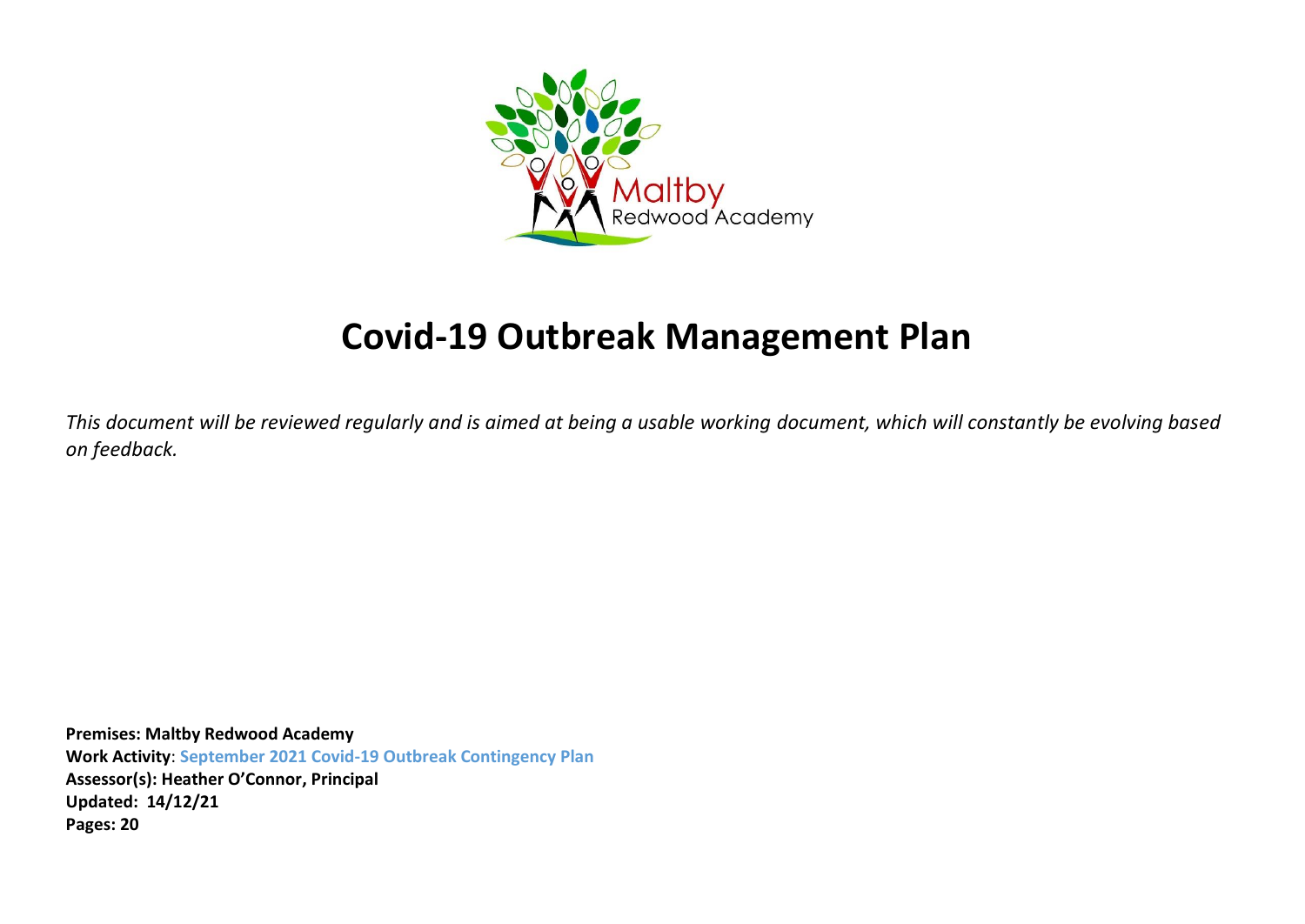### **Section 1 - Outbreak Management Contingency Plan**

*Given the detrimental impact that restrictions on education can have on children and young people, any measures in schools should only ever be considered as a last resort, kept to the minimum number of schools or groups possible, and for the shortest amount of time possible.*

*Central government may offer local areas of particular concern an enhanced response package to help limit increases in transmission. The government will*  review its approach for enhanced response in local areas before Step 4. Schools Covid-19 Operational Guidance – Updated July 2021.

*The government has made it a national priority that education and childcare settings should continue to operate as normally as possible during the COVID-19 pandemic.*

*Measures affecting education and childcare may be necessary in some circumstances, for example:*

- *to help manage a COVID-19 outbreak within a setting*
- *if there is extremely high prevalence of COVID-19 in the community and other measures have failed to reduce transmission*
- *as part of a package of measures responding to a Variant of Concern (VoC)*

#### Contingency Framework: education and Childcare settings – Updated 25 June 2021

Should the academy have several confirmed cases that can be traced to the academy, the academy will contact the Local Health Protection team via the DfE helpline to seek further advice. Below are details of some of the measures which would be considered by the Academy, the Local Authority, Directors of Public Health (DsPH) and Public Health Protection Teams (PHPT) should an outbreak occur:

### **1.1 – Testing**

- Should it be deemed appropriate by any of the above bodies, the academy would re-introduce off site asymptomatic testing for those staff who consent.
- The academy will liaise with PHE to effectively communicate any positive cases.

### **1.2 – Face Coverings**

• Should it be deemed appropriate by any of the above bodies, the academy would re-introduce the use of face coverings in recommended areas of the academy apart from for those with exemptions.

#### **1.3 – Shielding**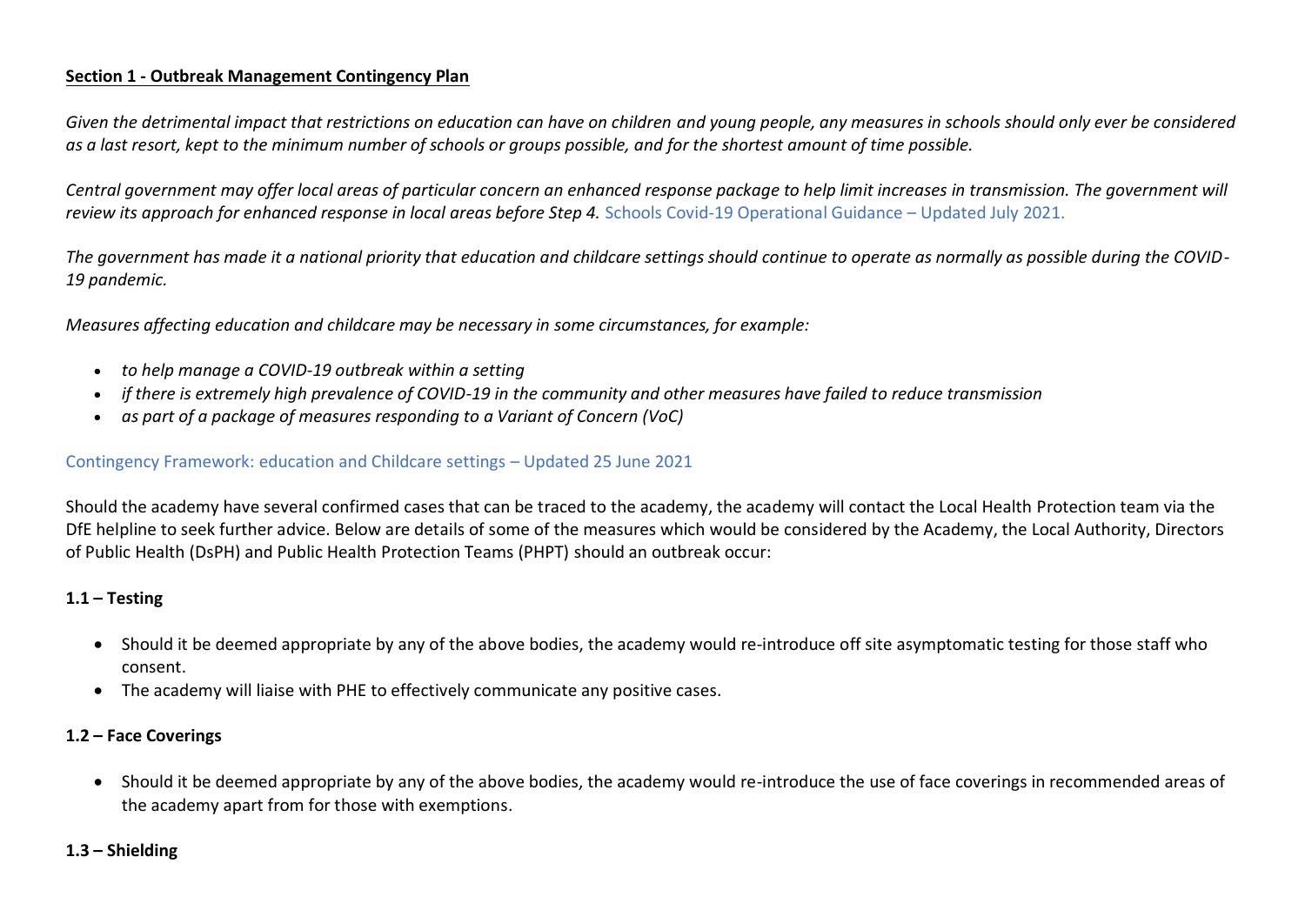Shielding is currently paused. In the event of a major outbreak or VoC that poses a significant risk to individuals on the shielded patient list (SPL), ministers can agree to reintroduce shielding. Shielding would be considered in addition to other measures to address the residual risk to people on the SPL, once the wider interventions are taken into account. Shielding can only be reintroduced by national government.

## **1.4 – Other Measures**

- The following events would be limited or cancelled should a local outbreak occur:
	- o Residential educational visits
	- o Open days
	- o Transition or Taster days
	- o Parental attendance at the academy
	- o Performances at the academy

## **1.5 – Remote Education**

Should the local area be forced into a local lockdown or attendance restrictions put in place the academy will commence Remote Education as it did between January and March 2021.

- All vulnerable children and young people, children of critical workers and all those eligible for FS1 nursery provision, should still be allowed to attend.
- If, by exception, attendance is restricted further, vulnerable children and young people and children of critical workers should still be allowed to attend.
- The full Timetable will be delivered live via Microsoft Teams and drawing on various resources such as Oak National Academy and White Rose Maths. Numbers in school will determine if teachers do this from home or within their classroom.
- During a potential lockdown, staff may have the option to teach live online lessons from their home. This will be determined by the number of staff needed to maintain a safe working ratio for vulnerable children and children of key workers accessing provision on site.
- If staff teach in school during a lockdown or period of home learning, staff should teach lessons from their own classroom or office (if appropriate). Staff should not teach from the same room as a colleague.
- Staff should avoid communal areas at social times where possible and ensure a 2m social distance from one another at all times.
- During a lockdown only students who are classed as vulnerable and/or those of key workers will have access to in school learning.
- Lessons will also be delivered through Microsoft Teams in the event of a closure for a particular year group or the full school, or if a member of teaching staff is isolating at home but well enough to work.
- Microsoft Teams has been set up to mimic the school timetable. As such, students will be taught by their normal teacher in their normal class groupings for their normal number of lessons.
- Students will receive and submit work via Microsoft Teams
- Associate professionals will have their individual job roles reviewed to determine if they can effectively meet their job description from home.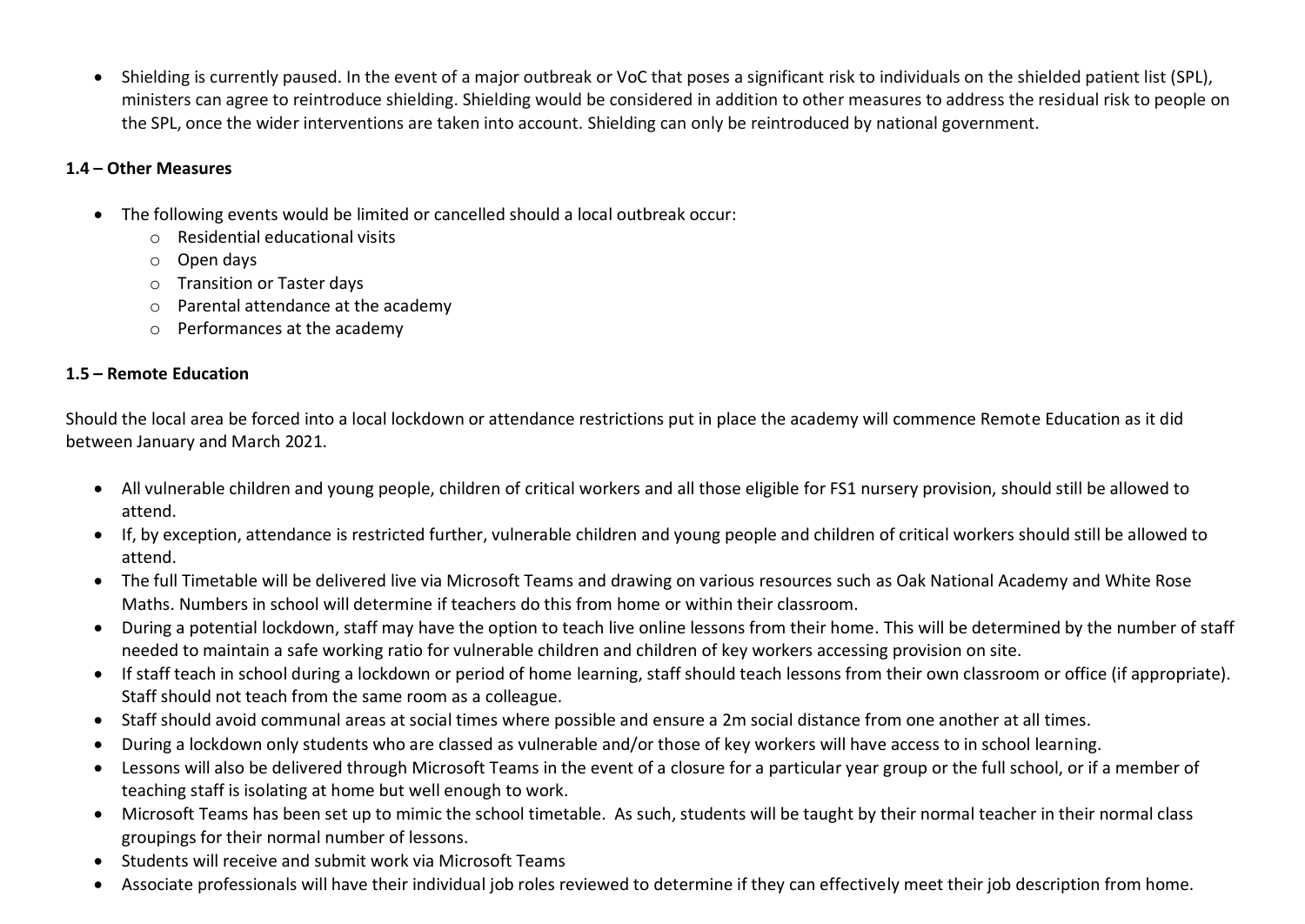- Associate professionals who are required to work in school will follow the risk assessment in line with when the school is open as normal.
- Whilst the school is only open to vulnerable and key worker students, the academy has a dramatically reduced number of bodies in the building. Therefore staff in school are able to spread out and avoid close contact with other staff and students. All staff will have the opportunity to work in isolation.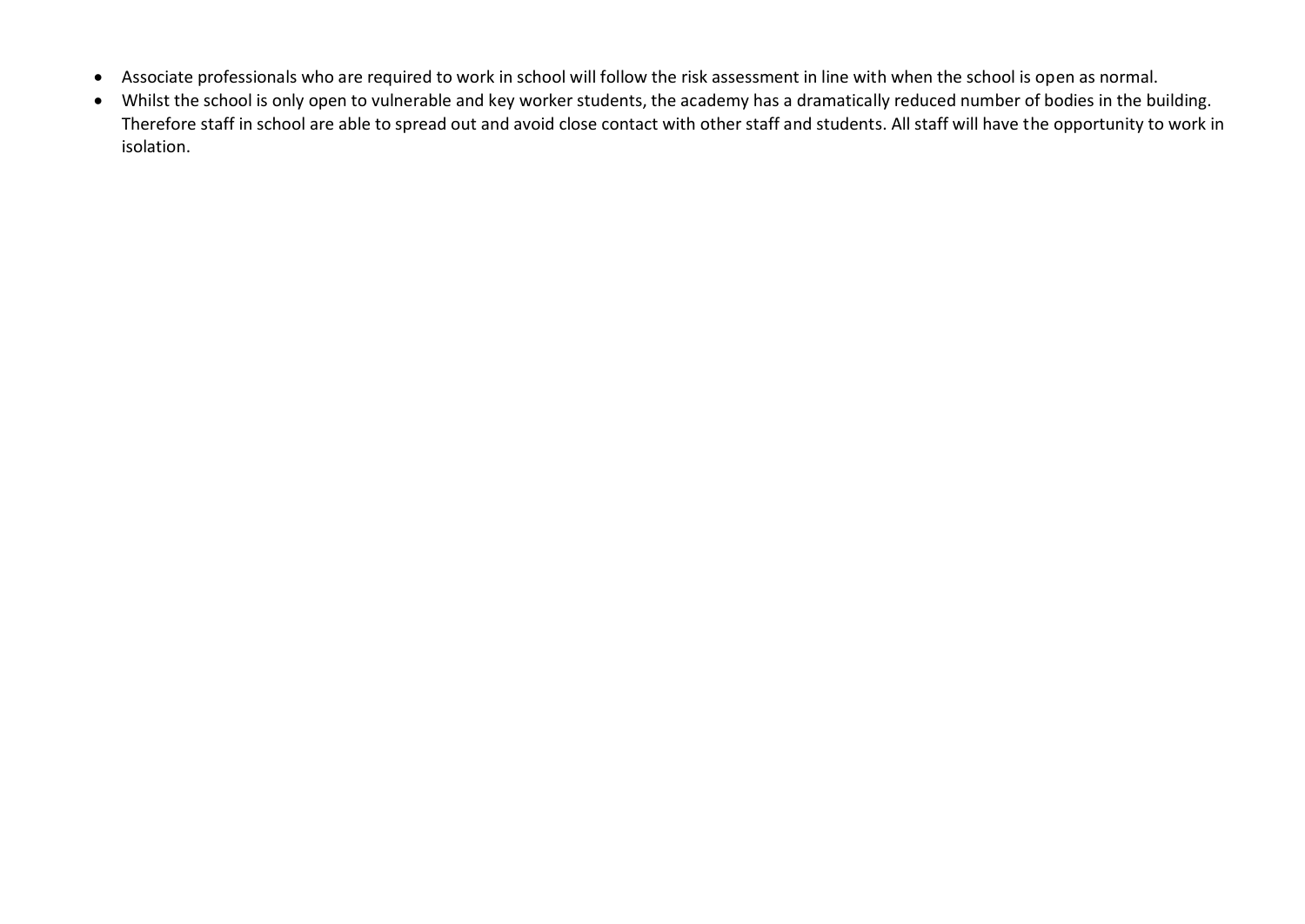### **Section 2 – Risk assessment**

Should any of the above bodies direct the academy to recommence a risk assessment similar to that which was used in 2020-2021. The below risk assessment will be updated and amended as appropriate.

| <b>Hazards identified</b>                                                                                                 | <b>Persons at</b><br>risk | Key questions to review risk                                                                                                                                             | Overview of information and actions taken regarding<br>the hazard identified                                                                                                                                                                                                                                                                                                                                                                                                                                                                                                                                                                                                                                                                                                                                                                                                                                                                                                                                                                                                                                                                                                                                                                                                                                                                                                                                                                                                                                                                           | <b>Further action</b><br>required (if any) /<br><b>Comments</b> |
|---------------------------------------------------------------------------------------------------------------------------|---------------------------|--------------------------------------------------------------------------------------------------------------------------------------------------------------------------|--------------------------------------------------------------------------------------------------------------------------------------------------------------------------------------------------------------------------------------------------------------------------------------------------------------------------------------------------------------------------------------------------------------------------------------------------------------------------------------------------------------------------------------------------------------------------------------------------------------------------------------------------------------------------------------------------------------------------------------------------------------------------------------------------------------------------------------------------------------------------------------------------------------------------------------------------------------------------------------------------------------------------------------------------------------------------------------------------------------------------------------------------------------------------------------------------------------------------------------------------------------------------------------------------------------------------------------------------------------------------------------------------------------------------------------------------------------------------------------------------------------------------------------------------------|-----------------------------------------------------------------|
| 2.1 Infection control                                                                                                     |                           |                                                                                                                                                                          |                                                                                                                                                                                                                                                                                                                                                                                                                                                                                                                                                                                                                                                                                                                                                                                                                                                                                                                                                                                                                                                                                                                                                                                                                                                                                                                                                                                                                                                                                                                                                        |                                                                 |
| 2.1.1 Risk - Spread of COVID-19 due<br>to poor hygiene and infection control                                              |                           |                                                                                                                                                                          | The table in section 2.1 on pages 4 - 8 outlines the key protective<br>measures the school will take to deliver the nine essential<br>controls identified by Public Health England.                                                                                                                                                                                                                                                                                                                                                                                                                                                                                                                                                                                                                                                                                                                                                                                                                                                                                                                                                                                                                                                                                                                                                                                                                                                                                                                                                                    |                                                                 |
| 2.1.2 Pupils operate in discrete year<br>group 'bubbles' but there are risks of<br>these bubbles mixing at certain times. | All                       | How will social distancing be enforced?<br>1.<br>2.<br>Is student movement staggered?<br>How will you minimise contact between bubbles<br>3.<br>during student movement? | Current government guidance is being applied.<br>$\bullet$<br>Each discrete year group 'bubble' is allocated a specific location<br>$\bullet$<br>for morning arrival, break time and lunch time. Students are<br>taught in classes within one year group. Movement around the<br>building is staggered.<br>Strict one-way system in place for movement to ensure social<br>$\bullet$<br>distancing.<br>Pupils observe hygiene guidance and wash hands frequently.<br>$\bullet$<br>Teachers moving between groups comply with social distancing<br>and hygiene guidance.<br>Staggered leaving times; break times and lunch times are in<br>$\bullet$<br>place.                                                                                                                                                                                                                                                                                                                                                                                                                                                                                                                                                                                                                                                                                                                                                                                                                                                                                          |                                                                 |
| 2.1.3 Maintaining effective social<br>distancing to prevent spread of COVID-<br>19                                        | All                       | How will social distancing be enforced?<br>1.                                                                                                                            | Current government guidance is being applied.<br>$\bullet$<br>Pupils are operating in discrete year group 'bubbles'.<br>$\bullet$<br>Each discrete year group 'bubble' is allocated a specific location<br>for morning arrival, break time and lunch time. Students are<br>taught in classes within one year group. Movement around the<br>building is staggered.<br>Strict one-way system in place for movement to ensure social<br>distancing.<br>Expectations of social distancing are established and<br>$\bullet$<br>communicated to all staff and relevant pupils before school<br>reopens. For pupils this includes expectations within and outside<br>their bubble. For teachers this includes expectations on social<br>distancing at all times, and when moving between bubbles.<br>Staff and pupils are regularly reminded about social distancing.<br>$\bullet$<br>Clear social distancing signage is in place throughout the school.<br>$\bullet$<br>One-way system taped to the floor.<br>$\bullet$<br>All classrooms will be set out in rows facing the front. Teachers<br>will teach from at least 2 metres away, from the front of the<br>class.<br>All Classroom doors will be wedged open.<br>$\bullet$<br>Floor markings clearly demarcate social distancing measures in<br>$\bullet$<br>areas where queues may form (e.g. dining room, corridors,<br>reception).<br>Signage is in place to deter parents from gathering at the school<br>gate.<br>Social distancing must be followed in staff offices and staffroom.<br>$\bullet$ |                                                                 |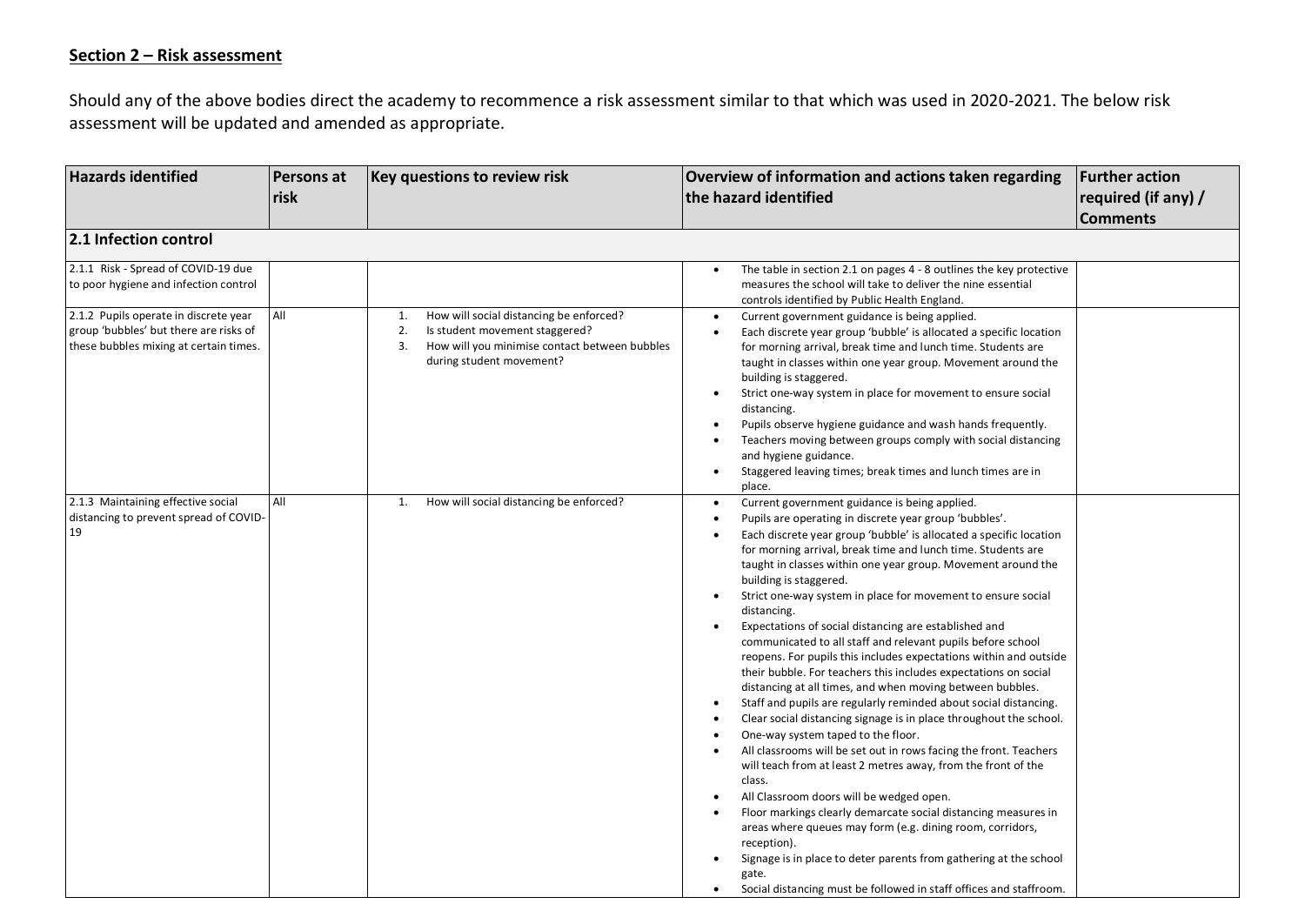| 2.2 Staffing / facilities / compliance                                                                    |       |                                                                                                                                                                                                                                                                                                                                                        | Arrangements are in place in kitchens to remind staff of the need<br>$\bullet$<br>to work separately from each other.<br>Access to toilets is planned and managed to avoid large<br>groups/queues from forming. Each class has a designated toilet<br>either within the classroom or cloakroom, area.<br>Activities that involve shared resources/equipment are avoided.<br>$\bullet$<br>All children have been provided with a named set of individual<br>equipment for their sole use.<br>Where possible, one-way systems are implemented for<br>$\bullet$<br>circulation. Routes are clearly marked with appropriate signage.<br>Appropriate signage and floor markings are in place to protect<br>$\bullet$<br>reception staff so that they can remain at a distance of 2m from<br>any visitors. Where possible, they are further protected by<br>screens.<br>Pupil behaviour policy has been reviewed and updated in light of<br>the new discrete year group bubble arrangements and social<br>distancing with clear sanctions in place for anyone ignoring or<br>deliberately flouting the rules, including exclusion where<br>required.<br>Senior management closely monitor compliance with the bubble<br>arrangements and social distancing and adjust procedures where<br>necessary. |
|-----------------------------------------------------------------------------------------------------------|-------|--------------------------------------------------------------------------------------------------------------------------------------------------------------------------------------------------------------------------------------------------------------------------------------------------------------------------------------------------------|------------------------------------------------------------------------------------------------------------------------------------------------------------------------------------------------------------------------------------------------------------------------------------------------------------------------------------------------------------------------------------------------------------------------------------------------------------------------------------------------------------------------------------------------------------------------------------------------------------------------------------------------------------------------------------------------------------------------------------------------------------------------------------------------------------------------------------------------------------------------------------------------------------------------------------------------------------------------------------------------------------------------------------------------------------------------------------------------------------------------------------------------------------------------------------------------------------------------------------------------------------------------------------------------|
|                                                                                                           |       |                                                                                                                                                                                                                                                                                                                                                        |                                                                                                                                                                                                                                                                                                                                                                                                                                                                                                                                                                                                                                                                                                                                                                                                                                                                                                                                                                                                                                                                                                                                                                                                                                                                                                |
| 2.2.1 Staff shortages due to absence<br>may compromise operational safety                                 | Staff | Calculate grouping sizes/likely attendance against<br>1.<br>number of available staff<br>2.<br>Calculate groupings against statutory ratios<br>3.<br>What provision is in place for monitoring and<br>adjusting arrangements?                                                                                                                          | The health status and availability of every member of staff is<br>$\bullet$<br>regularly updated so that deployment can be planned.<br>All SLT/senior staff members are briefed on each other's roles in<br>$\bullet$<br>order to avoid any single point of failure.<br>Sufficient cover/supply staff are available.<br>$\bullet$<br>Roles have been reallocated to cover any critical functions where<br>$\bullet$<br>appropriate. Staff have appropriate competences and training to<br>fulfil their roles.<br>Staff have been trained /briefed across disciplines to avoid any<br>$\bullet$<br>single points of failure.<br>There are sufficient qualified first aiders to cover the numbers of<br>$\bullet$<br>staff and pupils on site.<br>Operational SLT review at the end of each day.<br>$\bullet$                                                                                                                                                                                                                                                                                                                                                                                                                                                                                    |
| 2.2.2 Insufficient spaces can be<br>identified in school to run the<br>timetable                          | Staff | Consider all spaces in school - which, if any,<br>$\bullet$<br>spaces will need repurposing to provide<br>additional facilities.<br>Consider spaces for suitability - are they large<br>٠<br>enough for 15 children or smaller groupings - can<br>they be ventilated?<br>What provision is in place for monitoring and<br>٠<br>adjusting arrangements? | Where additional space is required, the library or community<br>room spaces can be booked using the online calendar system. 15<br>mins must be left between sessions to allow for adequate<br>cleaning and ventilation to take place.                                                                                                                                                                                                                                                                                                                                                                                                                                                                                                                                                                                                                                                                                                                                                                                                                                                                                                                                                                                                                                                          |
| 2.2.3 Equipment available in school is<br>insufficient to allow all teaching<br>groups to be catered for. | Staff | Is sufficient equipment available to enable all<br>1.<br>classrooms to function adequately?                                                                                                                                                                                                                                                            | Order for placed for PPE, Hand sanitiser, tape, signage. Regular<br>$\bullet$<br>repeat monthly order set up.<br>Set up for each classroom:<br>٠<br>Rows of desks facing the front<br>2m zone at the front for the teacher<br>٠<br>All pupils will be provided with a set of named equipment for<br>$\bullet$<br>their sole use. Sharing of equipment is discouraged strongly.<br>Spare new equipment will be available for all students to use<br>$\bullet$                                                                                                                                                                                                                                                                                                                                                                                                                                                                                                                                                                                                                                                                                                                                                                                                                                   |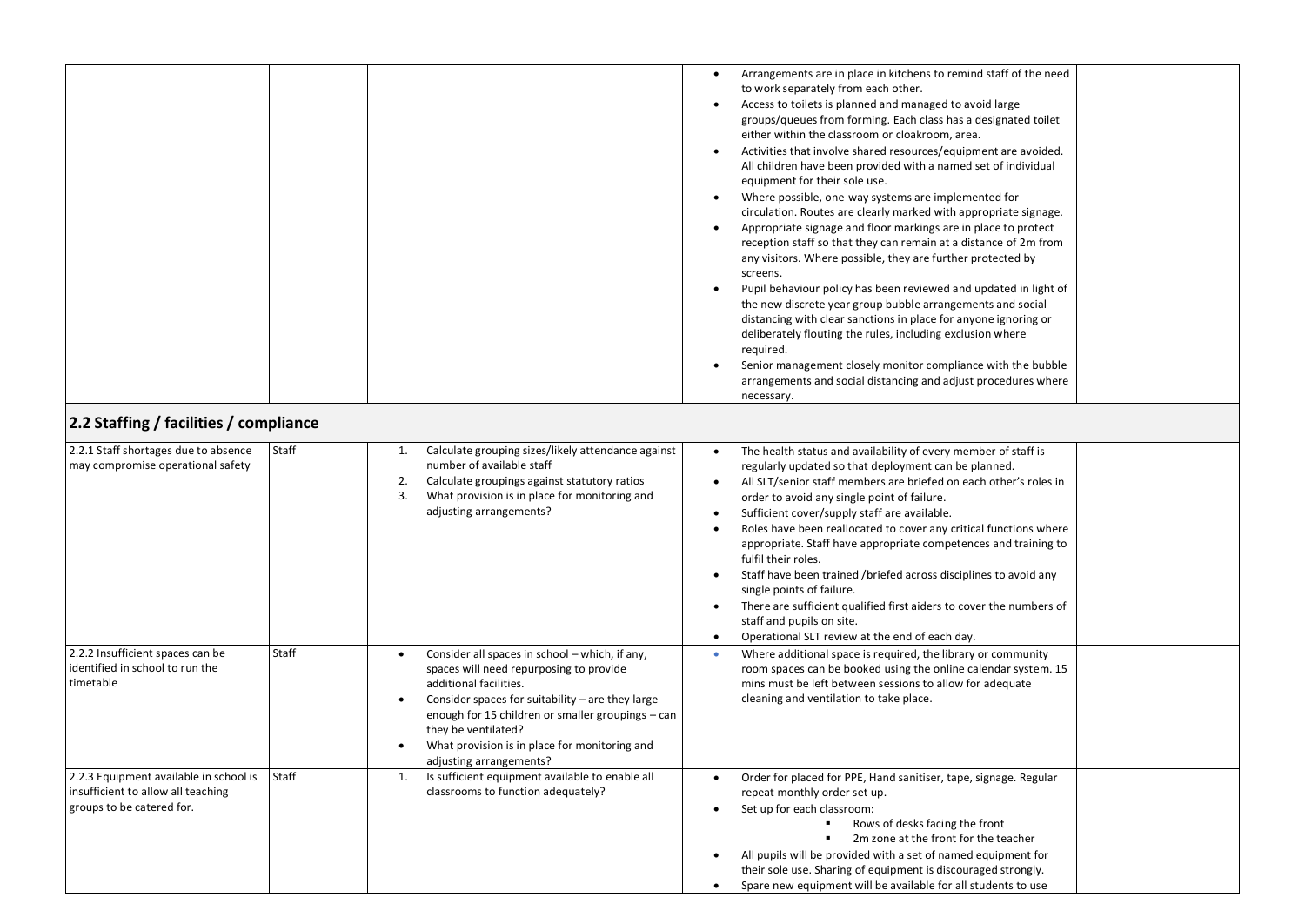|                                                                                                                                                           |       |                                                                                                                                                                                                                                                                                                                                                                                                                                                                                                                                                                                                                                                                        | (and take home).<br>The curriculum mapping will be audited to check where student<br>might use the same specialist equipment across year groups. To<br>ensure that students from different year groups do not use the<br>same specialist equipment, one of the following will happen:<br>A period of 48 hours (72 hours for plastic) is<br>$\blacksquare$<br>needed for specialist equipment before it is<br>used by students from another year group.<br>The specialist equipment is thoroughly<br>cleaned and wiped down with disinfectant.<br>When giving out resources in lesson (e.g. textbooks, exam<br>papers, table tennis bat), these may be shared within the bubble<br>(ideally, within the class itself). However, such resources may not<br>be shared with students in other year groups until and unless<br>they are disinfected, wiped own with antibacterial wipes or they<br>are left for a period of 48 hours (72 hours for plastic). Where<br>topics in a subject require specialist equipment (e.g. table tennis<br>bat, paintbrushes, musical instrument etc) across year groups,<br>the scheme of work should be revised to allow topics to be<br>delivered in a different sequence. |
|-----------------------------------------------------------------------------------------------------------------------------------------------------------|-------|------------------------------------------------------------------------------------------------------------------------------------------------------------------------------------------------------------------------------------------------------------------------------------------------------------------------------------------------------------------------------------------------------------------------------------------------------------------------------------------------------------------------------------------------------------------------------------------------------------------------------------------------------------------------|------------------------------------------------------------------------------------------------------------------------------------------------------------------------------------------------------------------------------------------------------------------------------------------------------------------------------------------------------------------------------------------------------------------------------------------------------------------------------------------------------------------------------------------------------------------------------------------------------------------------------------------------------------------------------------------------------------------------------------------------------------------------------------------------------------------------------------------------------------------------------------------------------------------------------------------------------------------------------------------------------------------------------------------------------------------------------------------------------------------------------------------------------------------------------------------------------------|
| 2.2.4 Are measures in place to ensure<br>registration processes are undertaken<br>effectively and accurately?                                             | Staff | Is a paper-based system needed or can SIMs<br>1.<br>access be provided to all staff for whom it is<br>needed?<br>2.<br>Are systems in place for registers to be completed<br>in a timely manner?<br>Are systems in place for registers to be returned<br>3.<br>to the office with minimal footfall in school?<br>Is school able to differentiate between those<br>4.<br>students expected/shielded/ being kept at home<br>/ absent due to illness/ absent due to<br>safeguarding concerns<br>Has thought been given to how late arriving<br>5.<br>pupils will be taken to groupings?<br>What provision is in place for monitoring and<br>6.<br>adjusting arrangements? | Staff will take registers on SIMs during Lesson 1 (am reg) and<br>Lesson 3 (pm reg).<br>A member of the admin team will be available to contact home<br>for students who don't arrive.<br>All teaching staff will have keep their mobile phone with them at<br>all times.<br>Late arriving students will be accompanied to classrooms by a<br>member of the admin team.<br>Enquiries emails will be checked regularly. Reception will be<br>manned at all times $(8:30 - 16:00)$ .                                                                                                                                                                                                                                                                                                                                                                                                                                                                                                                                                                                                                                                                                                                         |
| 2.2.5 Workspaces for administrative<br>staff/ leaders cannot be sufficiently<br>segregated to meet social distancing<br>guidelines                        | Staff | Are clearly defined working spaces and terminals<br>1.<br>designated to admin staff/leaders on duty?<br>Are systems in place to minimise meetings of<br>2.<br>more than 2 people?<br>Are designated meeting spaces well ventilated<br>3.<br>and do they provide enough space for social<br>distancing guideline to be observed?<br>Is a well-planned cleaning regime in place for all<br>4.<br>computer terminals and equipment, surfaces and<br>equipment in admin areas?<br>What provision is in place for monitoring and<br>adjusting arrangements?                                                                                                                 | The school has an admin office and two leadership offices.<br>$\bullet$<br>2m social distancing guidelines must be followed in reception and<br>$\bullet$<br>office spaces.<br>Reception has a glass screen to protect staff.<br>$\bullet$<br>Large spaces will be used for meeting of more than 2 staff. Zoom<br>and Microsoft Teams also used to facilitate meetings if necessary.<br>School will be cleaned every morning.<br>$\bullet$<br>Wipes available to staff to wipe down key boards.<br>$\bullet$                                                                                                                                                                                                                                                                                                                                                                                                                                                                                                                                                                                                                                                                                               |
| 2.2.6 Communal facilities provide risk<br>of cross contamination - ICT/ sign in<br>systems / photocopiers / admin<br>supplies / keypads / telephones etc. | All   | Is clear signage in place to limit number of people<br>1.<br>using/queuing for communal equipment sign-in<br>systems etc?<br>Are well structured regimes in place to ensure all<br>2.<br>equipment/ screens keypads etc are cleaned after<br>each usage?<br>What provision is in place for monitoring and<br>3.                                                                                                                                                                                                                                                                                                                                                        | Clear floor and wall signage including 2m and 1m demarcation<br>$\bullet$<br>will be put in place w/c 24 <sup>th</sup> August 2020.<br>As well as the 2m and 1m demarcation a one way system will be<br>marked on the floor.<br>Sign-in system is fob activated for staff. Sign-in system for<br>$\bullet$<br>external pre-arranged visitors will have hand sanitiser and wipes<br>next to them and signage encouraging the use of this before                                                                                                                                                                                                                                                                                                                                                                                                                                                                                                                                                                                                                                                                                                                                                             |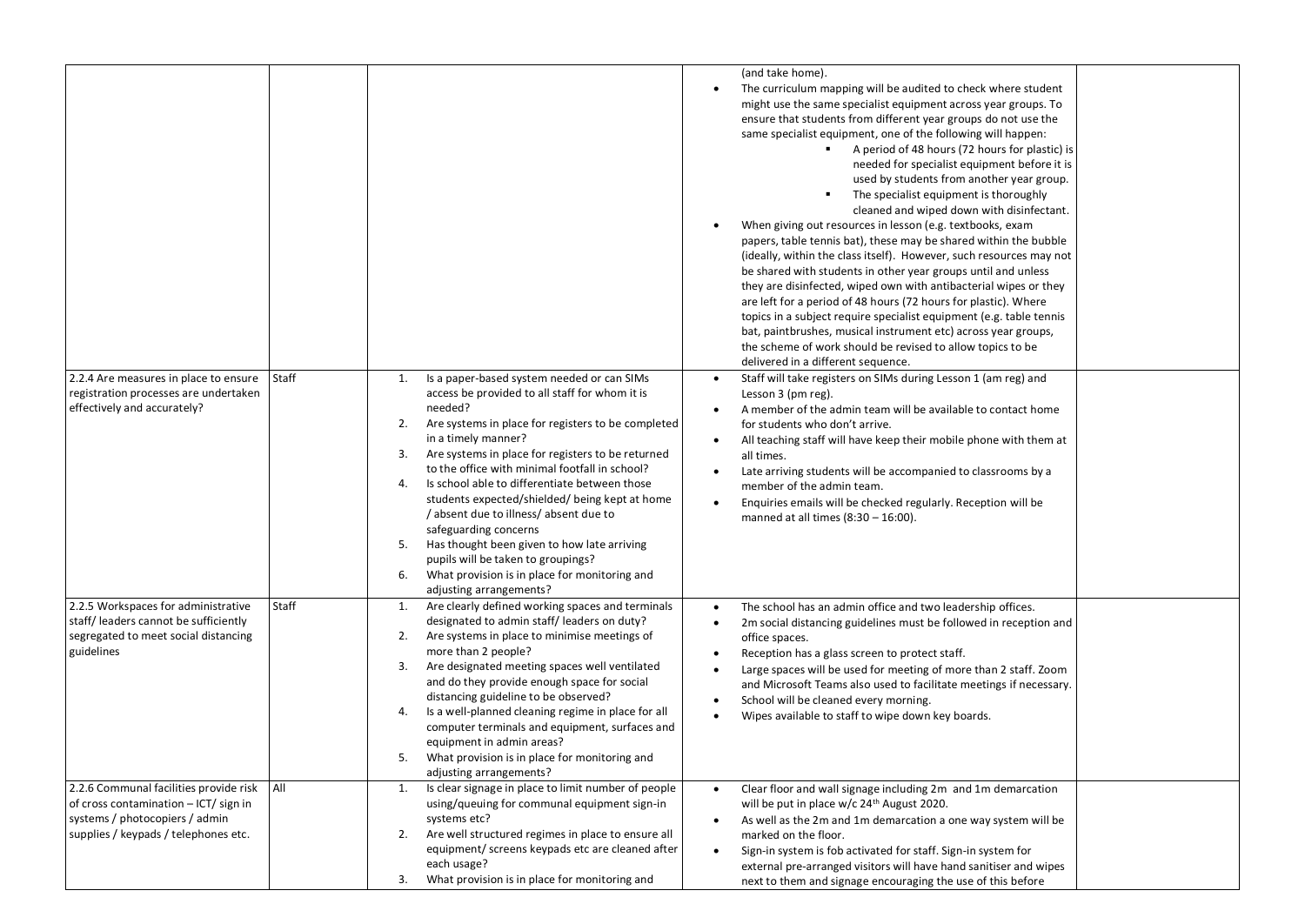|                                                                                                                                                                   |                       | adjusting arrangements?                                                                                                                                                                                                                                                                                                                                                                                                                                                                                           | signing in or out.<br>Regular cleaning of all sign-in equipment.<br>$\bullet$<br>All the above will be in place for other touch screen devices such<br>$\bullet$<br>as photocopiers.                                                                                                                                                                                                                                                                                                                                                                                                                                                                                                                                                                                                                                                                                                                                                                                                                                            |
|-------------------------------------------------------------------------------------------------------------------------------------------------------------------|-----------------------|-------------------------------------------------------------------------------------------------------------------------------------------------------------------------------------------------------------------------------------------------------------------------------------------------------------------------------------------------------------------------------------------------------------------------------------------------------------------------------------------------------------------|---------------------------------------------------------------------------------------------------------------------------------------------------------------------------------------------------------------------------------------------------------------------------------------------------------------------------------------------------------------------------------------------------------------------------------------------------------------------------------------------------------------------------------------------------------------------------------------------------------------------------------------------------------------------------------------------------------------------------------------------------------------------------------------------------------------------------------------------------------------------------------------------------------------------------------------------------------------------------------------------------------------------------------|
| 2.2.7 Public-facing areas (e.g. main<br>reception) provide insufficient<br>protection for staff meeting with<br>children from different groups/<br>parents/ staff | All                   | Is a plan in place for dealing with parental<br>1.<br>concerns/visitors?<br>2.<br>Has consideration been made to a no visitors in<br>building policy where protection cannot be<br>guaranteed?<br>3.<br>Have processes been put in place to prevent<br>administrative staff dealing with pupils/ staff<br>from multiple groupings?<br>Have the protocols been adequately<br>4.<br>communicated to all staff pupils and parents?<br>What provision is in place for monitoring and<br>5.<br>adjusting arrangements? | Meetings with individual parents are permitted, providing:<br>$\bullet$<br>A virtual meeting has been offered and<br>declined or it is deemed a face to face<br>meeting would be more appropriate<br>Parents are advised to only attend the<br>$\blacksquare$<br>meeting if they $-$ or a member of their<br>household - are not symptomatic. This<br>should also be asked at reception<br>Parents sanitise their hands before and<br>$\blacksquare$<br>after the meeting<br>All care is taken to avoid parents coming<br>$\blacksquare$<br>into proximity with any student other than<br>their own child<br>Social distancing is maintained during the<br>meeting.<br>Main reception has a glass barrier.<br>Clear signage will be in place next to single photocopiers in<br>$\bullet$<br>staffroom and the admin office. Hand sanitiser and wipes will be<br>available next to these machines.<br>If the need arises pupils will be escorted by SLT/Support staff to<br>$\bullet$<br>ensure social distancing is maintained. |
| 2.2.8 Parental concerns/ complaints<br>cannot be dealt with effectively<br>because of a lack of face-to-face<br>contact.                                          | All                   | Have protocols been put in place to enable day to<br>1.<br>day concerns to be quickly and efficiently<br>addressed?<br>2.<br>Have protocols been put in place to enable staff<br>to contact parents by telephone where needed?<br>3.<br>Have protocols been put in place for video<br>conference meetings where needed?<br>4.<br>What provision is in place for monitoring and<br>adjusting arrangements?                                                                                                         | Protocols are in place to deal with parental queries via Class Dojo,<br>$\bullet$<br>phone, info@maltbyredwood.com email. Administrative staff<br>relay messages to staff via email where necessary. Staff can<br>contact parents via telephone using offices or department<br>workroom.<br>Meetings with individual parents are permitted, providing:<br>$\bullet$<br>Parents are advised to only attend the<br>meeting if they $-$ or a member of their<br>household - are not symptomatic. This<br>should also be asked at reception<br>Parents sanitise their hands before and<br>٠<br>after the meeting<br>All care is taken to avoid parents coming<br>into proximity with any student other than<br>their own child<br>Social distancing is maintained during the meeting.<br>Cleaning products (non-wipe spray and wipes) and hand sanitiser<br>$\bullet$<br>will be available to clean the phone after every use.                                                                                                      |
| 2.2.8 Pregnant employees                                                                                                                                          | <b>Pregnant Staff</b> | 1.<br>How is the risk of contracting covid-19 further<br>reduced for pregnant staff?<br>2.<br>How are staff at different stages of pregnancy<br>protected?                                                                                                                                                                                                                                                                                                                                                        | $\bullet$<br>Personalised risk assessments are conducted for all pregnant<br>staff at the academy.<br>Review any additional duty points in which staff may be in social<br>$\bullet$<br>areas or crowded situations.<br>If the individual can conduct all elements of their job role from<br>$\bullet$<br>home this will be considered.<br>Staff who are 28+ weeks pregnant will have a review of job roles<br>and their risk assessment to ascertain if the risk can be reduced<br>or home working considered.                                                                                                                                                                                                                                                                                                                                                                                                                                                                                                                 |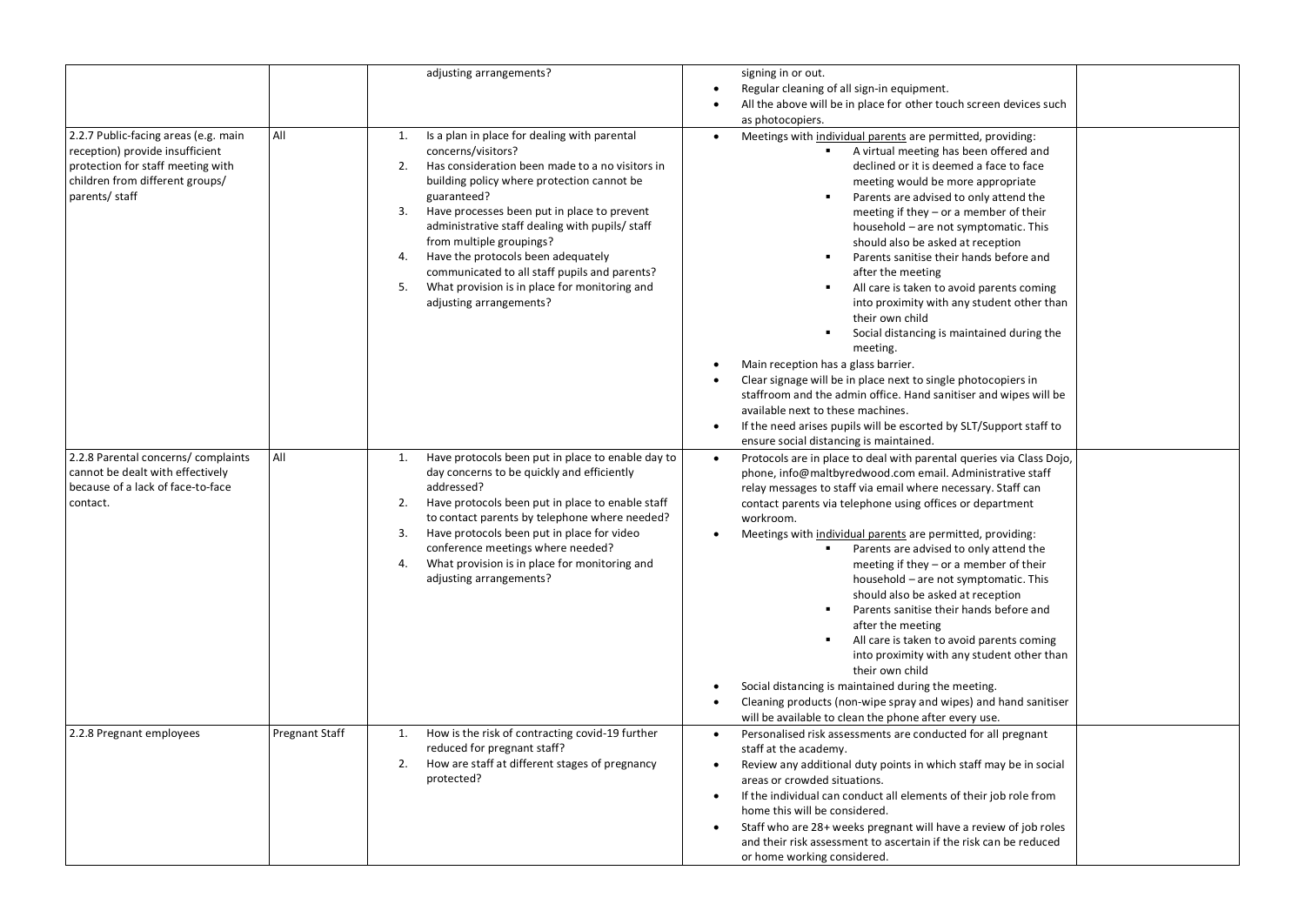| 2.3 Entry/Exit from the site:                                                                                                                                                                                                                                                                                                                                                                                                                                                       |     |                                                                                                                                                                                                                                                                                                                                                                                                                                     |                                                                                                                                                                                                                                                                                                                                                                                                                                                                                                                                                                                                                                                                                                                                                                                                                                                                                                                                                                                                                                                                                                                                                                                                                                                                                                                                                                                                                                                                                                                                                                                                                                                                                                                                                                                                                                                    |                                              |
|-------------------------------------------------------------------------------------------------------------------------------------------------------------------------------------------------------------------------------------------------------------------------------------------------------------------------------------------------------------------------------------------------------------------------------------------------------------------------------------|-----|-------------------------------------------------------------------------------------------------------------------------------------------------------------------------------------------------------------------------------------------------------------------------------------------------------------------------------------------------------------------------------------------------------------------------------------|----------------------------------------------------------------------------------------------------------------------------------------------------------------------------------------------------------------------------------------------------------------------------------------------------------------------------------------------------------------------------------------------------------------------------------------------------------------------------------------------------------------------------------------------------------------------------------------------------------------------------------------------------------------------------------------------------------------------------------------------------------------------------------------------------------------------------------------------------------------------------------------------------------------------------------------------------------------------------------------------------------------------------------------------------------------------------------------------------------------------------------------------------------------------------------------------------------------------------------------------------------------------------------------------------------------------------------------------------------------------------------------------------------------------------------------------------------------------------------------------------------------------------------------------------------------------------------------------------------------------------------------------------------------------------------------------------------------------------------------------------------------------------------------------------------------------------------------------------|----------------------------------------------|
| 2.3.1 Parents/pupils waiting at main<br>gate pre-entry fail to keep adequate<br>social distancing<br>2.3.2 Parents/Pupils are unable to<br>social distance when entering the<br>school premises as paths/walkways<br>are too narrow.<br>2.3.3 Too many children/parents enter<br>site at one time - walkways and<br>waiting areas become crowded<br>2.3.4 Too many people are present on<br>site due to additional adults/siblings<br>not in school being brought onto<br>premises. | All | Has thought been given to demarcating 2 metre<br>1.<br>intervals on paths/approaches to school?<br>2.<br>Has protocol for prompt opening of gates been<br>put in place and control of flow to avoid<br>bottlenecking?<br>3.<br>What provision is in place for monitoring and<br>adjusting arrangements?                                                                                                                             | Clear external signage will be in place to reinforce social<br>$\bullet$<br>distancing.<br>Tarmac paths and pavement outside school will be marked with<br>spray/tape to demarcate 2m distance.<br>From March 8th 2021 all students should arrive at their allotted<br>staggered start time (see timings document)<br>Students will be collected from the yard at their allotted time by<br>$\bullet$<br>class teachers<br>Parents must be discouraged from congregating and pick up and<br>$\bullet$<br>drop off times and must follow the one way system in place.<br>Unless their child has a medical need or other vulnerability,<br>$\bullet$<br>parents should avoid coming to the school reception.<br>Upon entering school, students will use a hand sanitiser in their<br>year group's designated morning location<br>Students and staff will wear face covering if using the bus to<br>$\bullet$<br>travel to and from school. Once in school, students and staff will<br>not be required to wear a mask.<br>Staff should avoid sharing cars. In the event they do so, a mask<br>or face covering should be worn by all.<br>At the end of the school day, students will be asked to use the<br>$\bullet$<br>hand sanitiser before leaving their final lesson.<br>Once main school students are dismissed from the yard, they<br>$\bullet$<br>should immediately leave the building and school grounds.<br>Unless their child has a medical need or other vulnerability,<br>$\bullet$<br>parents should avoid coming to the school reception (unless by<br>prior arrangement)<br>All SLT and some Pastoral staff will be present, at the start and<br>the end of the day, on each gate.<br>Bins on the playground for students to dispose of PPE from public<br>$\bullet$<br>transport. Hand sanitiser stations on entry to the building. | <b>Produce FAQs document for</b><br>parents. |
| 2.3.5 Danger of contamination/<br>interaction with parents/carers<br>/visitors in communal areas - eg<br>entrance areas/ main reception/<br>cloakrooms.<br>2.3.6 Third party contractors on site<br>whilst school is in operation may pose<br>a risk to social distancing.                                                                                                                                                                                                          | All | Has consideration been made to a no visitors<br>1.<br>policy to restrict risks to administrative staff?<br>2.<br>Has consideration been made to how deliveries<br>can be made without the need for interaction<br>with school staff/pupils?<br>3.<br>Is clear signage in place to ensure visitors and<br>delivery persons are clear on protocols?<br>What provision is in place for monitoring and<br>4.<br>adjusting arrangements? | Clear signage will be around the school premises as highlighted<br>$\bullet$<br>above.<br>Signage on the main entrance (green gates/fence) will clearly<br>inform that visitors will not be admitted into the school building.<br>Deliveries will be directed to declare arrival at reception. If<br>$\bullet$<br>reception is not attended there will be a phone number for the<br>member of site team on duty.<br>The site team will organise the receipt of the delivery whilst<br>$\bullet$<br>observing social distancing guidelines.<br>Assurances have been sought from the contractors that all staff<br>$\bullet$<br>attending the setting will be in good health (symptom free) and<br>that contractors have procedures in place to ensure effective<br>social distancing is maintained at all times.<br>In addition to arrangements for COVID-19, normal contractor<br>procedures are being applied and have been updated in light of<br>COVID-19 (including contractor risk assessments and method<br>statements, and contractor induction) and these have been<br>reviewed.<br>The end of the day will be staggered (see timings document)                                                                                                                                                                                                                                                                                                                                                                                                                                                                                                                                                                                                                                                                                            |                                              |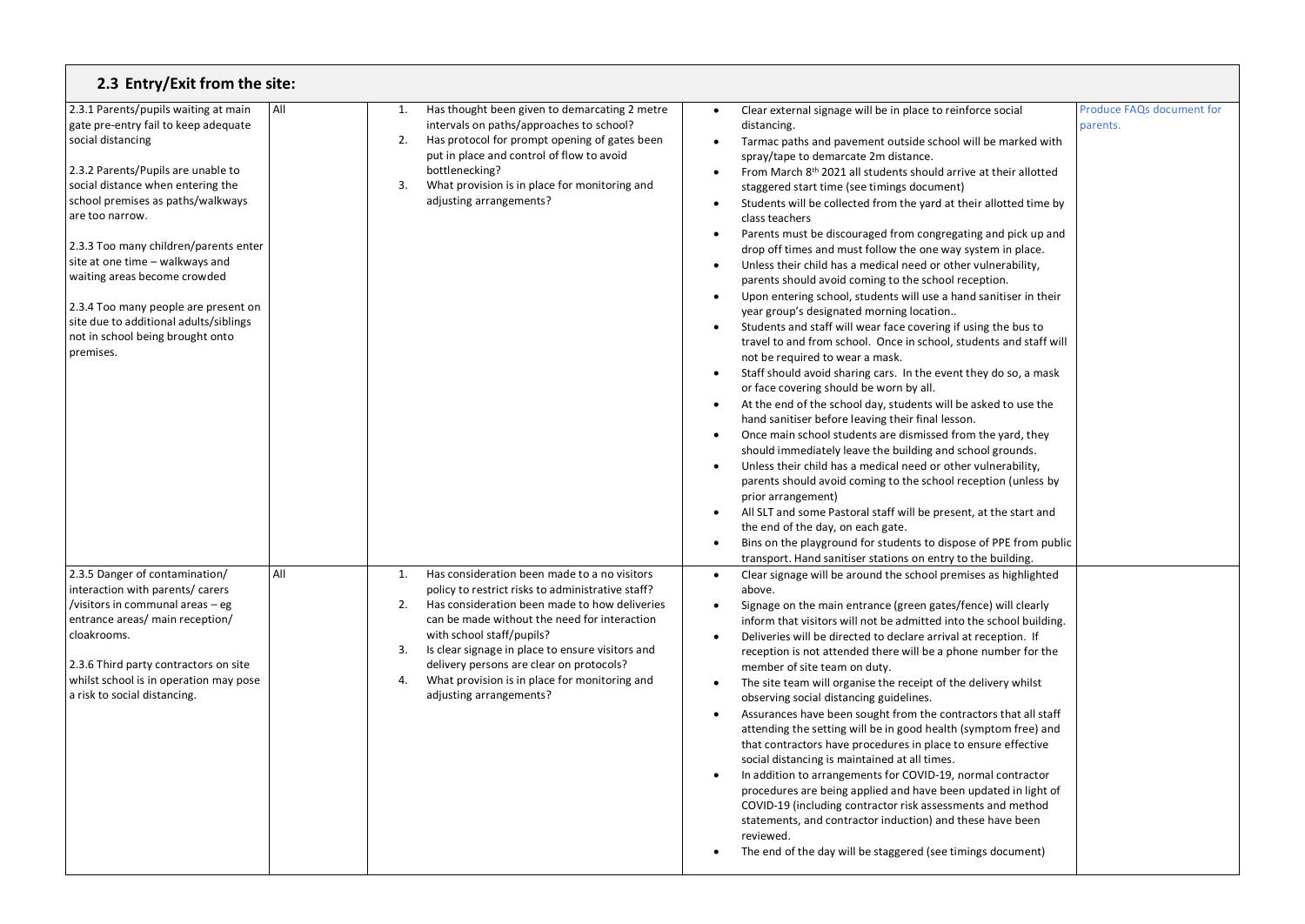| 2.4 Entry/Exit from classrooms                                                                                                                                                                                                                                |     |                                                                                                                                                                                                                                                                                                                                                                                          |                                                                                                                                                                                                                                                                                                                                                                                                                                                                                                                                                                                                                                                                                              |
|---------------------------------------------------------------------------------------------------------------------------------------------------------------------------------------------------------------------------------------------------------------|-----|------------------------------------------------------------------------------------------------------------------------------------------------------------------------------------------------------------------------------------------------------------------------------------------------------------------------------------------------------------------------------------------|----------------------------------------------------------------------------------------------------------------------------------------------------------------------------------------------------------------------------------------------------------------------------------------------------------------------------------------------------------------------------------------------------------------------------------------------------------------------------------------------------------------------------------------------------------------------------------------------------------------------------------------------------------------------------------------------|
| 2.4.1 Too many pupils queuing for<br>entry to classrooms                                                                                                                                                                                                      | All | Has consideration been made to staggered<br>$\bullet$<br>starts/end of day and separate queuing<br>arrangements to limit queue lengths?<br>Have queuing/waiting areas been clearly<br>$\bullet$<br>demarcated<br>What provision is in place for monitoring and<br>$\bullet$<br>adjusting arrangements?                                                                                   | One-way system will ease flow of students at the end of the day.<br>٠<br>Teacher will always be present as students arrive.<br>$\bullet$<br>Movement around the school is staggered.<br>$\bullet$<br>Play and lunch times are staggered.<br>$\bullet$                                                                                                                                                                                                                                                                                                                                                                                                                                        |
| 2.4.2 Staff interact with multiple<br>parents without physical separation as<br>children are handed over.                                                                                                                                                     | All | Has provision been put in place to limit/prohibit<br>1.<br>entry to the site?<br>Are clear demarcations in place to show<br>2.<br>parents/staff where they should wait/release<br>children?<br>3.<br>What provision is in place for<br>reluctant/emotional/behaviourally challenging<br>pupils?<br>What provision is in place for monitoring and<br>4.<br>adjusting arrangements?        | Clear demarcation and signage is in place to ensure entrances<br>$\bullet$<br>and exits from the school premises are clear. This is backed up by<br>clear communication to parents/carers.<br>The behaviour policy will be adapted to set out clear protocols<br>$\bullet$<br>and processes for dealing with reluctant/emotional/behaviourally<br>challenging pupils.<br>Risk assessments have been undertaken for SEMH/SEND pupils<br>and these will be shared with teachers. TAs/SEND team will be<br>available to withdraw pupils to work with in a more bespoke way<br>whilst adhering to social distancing guidelines.<br>Staff on duty at the front of school.<br>$\bullet$            |
| 2.4.3 Staff mix with groups of pupils<br>not under their direct supervision<br>during pick-up/drop off times<br>2.4.4 Too many staff and pupils enter<br>the building via the same entry point<br>at the same time.<br>Corridors/cloakrooms become<br>crowded | All | Have clearly demarcated, labelled waiting areas<br>1.<br>for different groups been put in place?<br>Has consideration been made to staggered<br>2.<br>start/end times in order to limit possible<br>interactions?<br>3.<br>What provision is in place for monitoring and<br>adjusting arrangements?                                                                                      | Students will be directed to a specific location on entry to the<br>$\bullet$<br>site, reducing the risk of different year groups of pupils and staff<br>mixing unnecessarily.<br>From Thursday 8 <sup>th</sup> March all students should arrive at their<br>$\bullet$<br>allocated time and not before.<br>All SLT and some Pastoral staff will be present on each gate, at<br>$\bullet$<br>the start and the end of the day.<br>If students arrive early, they will be directed to the specific<br>$\bullet$<br>locations on the yard allocated to their class bubble                                                                                                                      |
| 2.4.5 Pupils become distressed/show<br>behavioural issues on entry to school                                                                                                                                                                                  | All | Is pastoral provision/leadership available on site?<br>1.<br>2.<br>How will this be used? What distancing/PPE<br>protocols are in place?<br>How will an issue be communicated to the<br>3.<br>pastoral/leadership team?<br>Has the approach been communicated to the<br>4.<br>teachers/parents/pupils?<br>What provision is in place for monitoring and<br>5.<br>adjusting arrangements? | Pastoral and SLT provision will be available on-site - the pastoral<br>$\bullet$<br>lead, if needed, will be based in an office, socially distanced from<br>the children.<br>As with teaching staff, the pastoral lead will ensure when<br>speaking to children that it is in a socially distant way and act on<br>guidance in the child's risk assessment.<br>Large space such as the library and main hall and outdoor spaces<br>$\bullet$<br>can be used where possible for pastoral work.                                                                                                                                                                                                |
| 2.5 Classroom environments                                                                                                                                                                                                                                    |     |                                                                                                                                                                                                                                                                                                                                                                                          |                                                                                                                                                                                                                                                                                                                                                                                                                                                                                                                                                                                                                                                                                              |
| 2.5.1 Pupil groupings are too large -<br>pupils mix with too many pupils<br>2.5.2 Room allocated is not large<br>enough to maintain soc<br>distancing/cannot be ventilated<br>adequately.                                                                     | All | Have pupil groupings been carefully formulated<br>1)<br>based on physical capacity/social distancing?<br>Are registers in place and available?<br>2)<br>3)<br>What provision is in place for monitoring and<br>adjusting arrangements?                                                                                                                                                   | Students will only be taught in year groups. No mixed year group<br>$\bullet$<br>classes.<br>Assemblies will not take place face to face but will take place via<br>Zoom or Teams.<br>Students will do non-contact sports in PE and will be taught<br>٠<br>outside wherever possible.<br>All classrooms from Y2-Y6 will be set out in rows facing the front.<br>$\bullet$<br>Teachers will teach from at least 2 metres away, from the front of<br>the class.<br>Students will have lessons in their usual classroom spaces.<br>$\bullet$<br>A 500ml bottle of hand sanitiser in every classroom. The pre-<br>$\bullet$<br>starter activity in every lesson will involve students sanitising |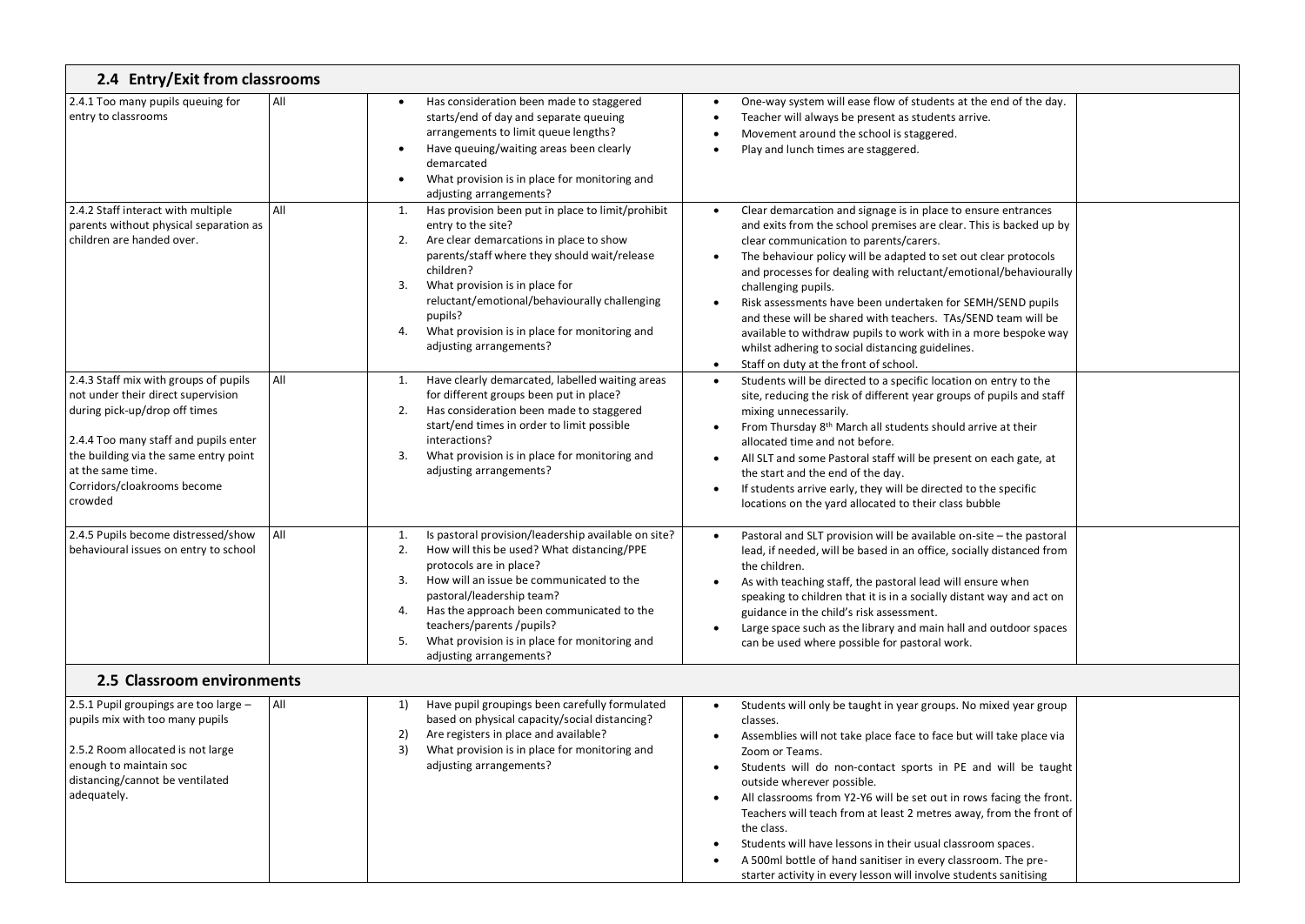| 2.5.3 Staff are unfamiliar with the<br>All<br>specific medical, behavioural or<br>learning needs of allocated children | What arrangements have been put in place for<br>1)<br>group leaders to have access to key documents,<br>including medical files etc? Have significant<br>medical needs been explicitly highlighted?<br>Have any children with needs which require<br>2)  | their hands. Wipes will also be available. Thus, students and staff<br>will use hand sanitiser on entering each lesson within the day.<br>Teachers should wipe the keyboard and mouse at the<br>$\bullet$<br>start of each lesson.<br>In IT rooms, students should wipe their keyboard and<br>$\bullet$<br>mouse at the start of each lesson.<br>Lidded bins will be in every classroom to promote the 'catch it,<br>$\bullet$<br>bin it, kill it' approach'.<br>All toilets in the building will be open. Reactive cleaners will be in<br>$\bullet$<br>place throughout the day to clean the toilets regularly.<br>All teachers will have a mobile phone.<br>$\bullet$<br>When teaching, teachers should be at least 2m from students,<br>$\bullet$<br>wherever possible and practical.<br>All classroom windows should be left open during the<br>$\bullet$<br>lesson unless it disrupts the learning. All classroom doors<br>should be kept open at all times, using the door wedges.<br>If the weather is too cold, the windows can be closed but<br>must be reopened over break and lunch.<br>Group activities and any close contact between<br>$\bullet$<br>individuals should be avoided.<br>Stationery and equipment should not be shared.<br>$\bullet$<br>Students and staff will be prohibited from sharing any belongings,<br>$\bullet$<br>including stationery. There will be a stock of new stationery<br>available for students who forget. Students will take this<br>stationary home.<br>When giving out resources in lesson (e.g. textbooks, exam<br>papers, table tennis bat), these may be shared within the bubble<br>(ideally, within the class itself). However, such resources may not<br>be shared with students in other year groups until and unless<br>they are disinfected, wiped own with antibacterial wipes or they<br>are left for a period of 48 hours (72 hours for plastic). Where<br>topics in a subject require specialist equipment (e.g. table tennis<br>bat, paintbrushes, musical instrument etc) across year groups,<br>the scheme of work should be revised to allow topics to be<br>delivered in a different sequence. Alternatively, equipment must<br>be disinfected/thoroughly wiped down between use.<br>All teaching staff will have access to SIMS for the students they<br>teach on that day. All medical records, risk assessments, SEND<br>plans/EHCPs are up to date and staff will ensure they have read<br>and planned for any specific need.<br>All students with specific medical needs will have been risk<br>$\bullet$ |
|------------------------------------------------------------------------------------------------------------------------|----------------------------------------------------------------------------------------------------------------------------------------------------------------------------------------------------------------------------------------------------------|------------------------------------------------------------------------------------------------------------------------------------------------------------------------------------------------------------------------------------------------------------------------------------------------------------------------------------------------------------------------------------------------------------------------------------------------------------------------------------------------------------------------------------------------------------------------------------------------------------------------------------------------------------------------------------------------------------------------------------------------------------------------------------------------------------------------------------------------------------------------------------------------------------------------------------------------------------------------------------------------------------------------------------------------------------------------------------------------------------------------------------------------------------------------------------------------------------------------------------------------------------------------------------------------------------------------------------------------------------------------------------------------------------------------------------------------------------------------------------------------------------------------------------------------------------------------------------------------------------------------------------------------------------------------------------------------------------------------------------------------------------------------------------------------------------------------------------------------------------------------------------------------------------------------------------------------------------------------------------------------------------------------------------------------------------------------------------------------------------------------------------------------------------------------------------------------------------------------------------------------------------------------------------------------------------------------------------------------------------------------------------------------------------------------------------------------------------------------------------------------------------------------------------------------------------------------------------|
|                                                                                                                        | specialist training (eg diabetes) been allocated to<br>staff with relevant training/experience?<br>What handover has been received from<br>3)<br>substantive class teacher about the needs of the                                                        | assessed and SEN/Pastoral team will be available to support<br>individual students where necessary.                                                                                                                                                                                                                                                                                                                                                                                                                                                                                                                                                                                                                                                                                                                                                                                                                                                                                                                                                                                                                                                                                                                                                                                                                                                                                                                                                                                                                                                                                                                                                                                                                                                                                                                                                                                                                                                                                                                                                                                                                                                                                                                                                                                                                                                                                                                                                                                                                                                                                |
|                                                                                                                        | children?<br>What provision is in place for monitoring and<br>4)<br>adjusting arrangements?                                                                                                                                                              |                                                                                                                                                                                                                                                                                                                                                                                                                                                                                                                                                                                                                                                                                                                                                                                                                                                                                                                                                                                                                                                                                                                                                                                                                                                                                                                                                                                                                                                                                                                                                                                                                                                                                                                                                                                                                                                                                                                                                                                                                                                                                                                                                                                                                                                                                                                                                                                                                                                                                                                                                                                    |
| All<br>2.5.4 Staff mix with more than one<br>group - risk of infection/cross<br>contamination is increased             | Arrangements for cover/PPA/SMSA provision<br>1)<br>ensure that inter-group interactions are<br>minimised.<br>Are any staff asked to work in more than one<br>2)<br>group? Can this be eliminated?<br>Has provision been made to enable teachers to<br>3) | All classrooms will be set out in rows facing the front. Teachers will<br>$\bullet$<br>teach from at least 2 metres away, from the front of the class, in a<br>taped zoned area.<br>Students will have lessons in the normal classroom locations<br>A 500ml bottle of hand sanitiser will be on every desk in every<br>classroom. The pre-starter activity in every lesson will involve                                                                                                                                                                                                                                                                                                                                                                                                                                                                                                                                                                                                                                                                                                                                                                                                                                                                                                                                                                                                                                                                                                                                                                                                                                                                                                                                                                                                                                                                                                                                                                                                                                                                                                                                                                                                                                                                                                                                                                                                                                                                                                                                                                                            |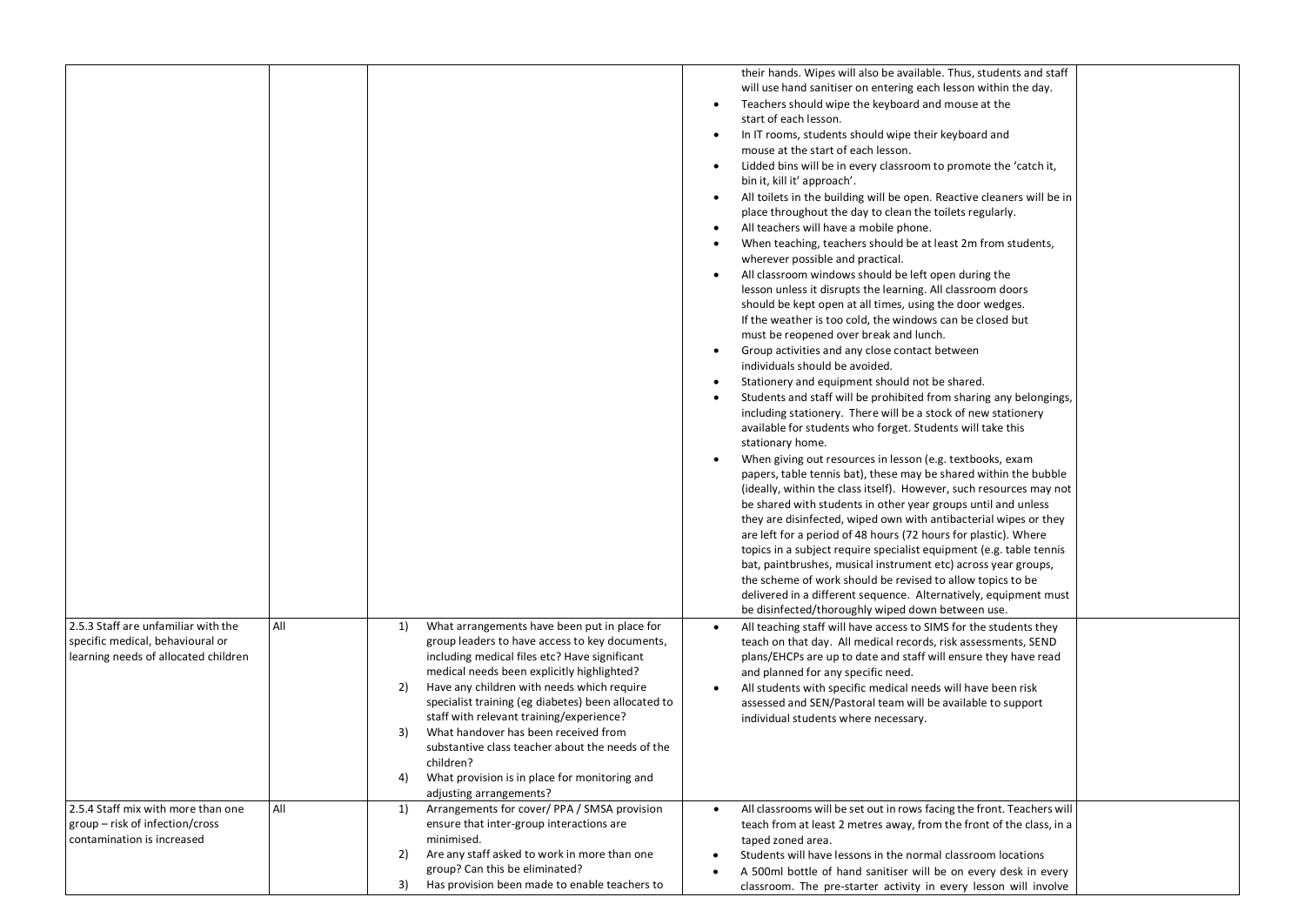|                                                                                                                                      |          | receive their PPA allocation?<br>4)<br>What provision is in place for monitoring and<br>adjusting arrangements?                                                                                                                                                                                                                                                                                                                                                                                                                                                                                    | students sanitising their hands. Wipes will also be available. Thus,<br>students and staff will use hand sanitiser on entering each lesson<br>within the day.<br>Teachers should wipe the keyboard and mouse at the<br>$\bullet$<br>start of each lesson.<br>In IT rooms, students should wipe their keyboard and<br>$\bullet$<br>mouse at the start of each lesson.<br>Staff should ensure they follow social distancing guidelines when<br>$\bullet$<br>moving around the building. Staff will follow the one-way system<br>during break, lunch and movement times.                                                                               |  |
|--------------------------------------------------------------------------------------------------------------------------------------|----------|----------------------------------------------------------------------------------------------------------------------------------------------------------------------------------------------------------------------------------------------------------------------------------------------------------------------------------------------------------------------------------------------------------------------------------------------------------------------------------------------------------------------------------------------------------------------------------------------------|-----------------------------------------------------------------------------------------------------------------------------------------------------------------------------------------------------------------------------------------------------------------------------------------------------------------------------------------------------------------------------------------------------------------------------------------------------------------------------------------------------------------------------------------------------------------------------------------------------------------------------------------------------|--|
| 2.5.5 Danger of cross contamination<br>from equipment if shared between<br>groups of children.                                       | Students | Has equipment been allocated to specific<br>1)<br>teaching groups?<br>Has the movement of equipment been<br>2)<br>minimised?<br>Are arrangements in place for the regular<br>3)<br>cleaning of equipment and surfaces?<br>What provision is in place for monitoring and<br>4)<br>adjusting arrangements?                                                                                                                                                                                                                                                                                           | Students will be provided with an individual set of named<br>equipment for their sole use. Where a pupil does not have the<br>necessary equipment it will be given to the pupils to keep (not a<br>shared/loaned item).<br>All desks will be cleaned daily in the morning<br>ICT rooms and staff workstations will be cleaned daily. A usage<br>schedule will be given to the cleaning team, so they are aware of<br>exactly which parts of the academy have been used and need<br>cleaning.<br>Wipes, hand sanitiser and spray cleaner will always be available<br>from the community Room (if needed).                                            |  |
| 2.5.6 Danger of cross contamination<br>from equipment/furniture which is<br>hard to clean (eg soft<br>surfaces/upholstery/soft toys) | All      | Has an assessment of risk in each allocated space<br>1)<br>taken place?<br>Has all equipment and furniture which is hard to<br>2)<br>clean been removed from teaching areas and<br>stored?<br>3)<br>Has any equipment which is hard to clean and<br>cannot be removed been covered or marked as<br>not for use?<br>Has the regular cleaning of soft surfaces such as<br>4)<br>carpets been put in place to minimise risks?<br>Has consideration been made to minimising<br>5)<br>carpet time etc to reduce risk?<br>What provision is in place for monitoring and<br>6)<br>adjusting arrangements? | Regular cleaning of classrooms will take place (daily) and desks<br>that have been used will be marked.<br>Hard to clean resources will be removed from classrooms.                                                                                                                                                                                                                                                                                                                                                                                                                                                                                 |  |
| 2.5.7 Danger of cross contamination<br>from equipment which provides a<br>medium for viral growth (eg<br>water/sand)                 | All      | Has an assessment of risk in each allocated space<br>1)<br>taken place?<br>Have any resources or equipment which provides<br>2)<br>a medium for viral growth been removed from<br>the area or taken out of use?<br>What provision is in place for monitoring and<br>3)<br>adjusting arrangements?                                                                                                                                                                                                                                                                                                  | All inappropriate equipment will be removed from teaching areas<br>and practical subjects will undertake specific risk assessments                                                                                                                                                                                                                                                                                                                                                                                                                                                                                                                  |  |
| 2.5.8 Children accessing formal<br>education are seated too close<br>together or change places to be closer<br>together.             | All      | In formal classrooms, have seating arrangements<br>1)<br>been adjusted to ensure every child has an<br>allocated seat?<br>2)<br>Is a seating plan in place?<br>3)<br>Has provision been made to reduce the number<br>of children accessing areas of provision in<br>foundation classrooms?<br>Are carpet spots etc in place where carpet time is<br>4)<br>used?<br>What provision is in place for monitoring and<br>5)<br>adjusting arrangements?                                                                                                                                                  | Seating plans in place in every class. Once seating plans have<br>been established, students will not change seat within a lesson.<br>All classrooms will be set out in rows facing the front. Teachers will<br>$\bullet$<br>teach from at least 2 metres away, from the front of the class<br>Students will have lessons in the normal classroom locations A<br>500ml bottle of hand sanitiser will be in every classroom. The pre-<br>starter activity in every lesson will involve students sanitising their<br>hands. Wipes will also be available. Thus, students and staff will<br>use hand sanitiser on entering each lesson within the day. |  |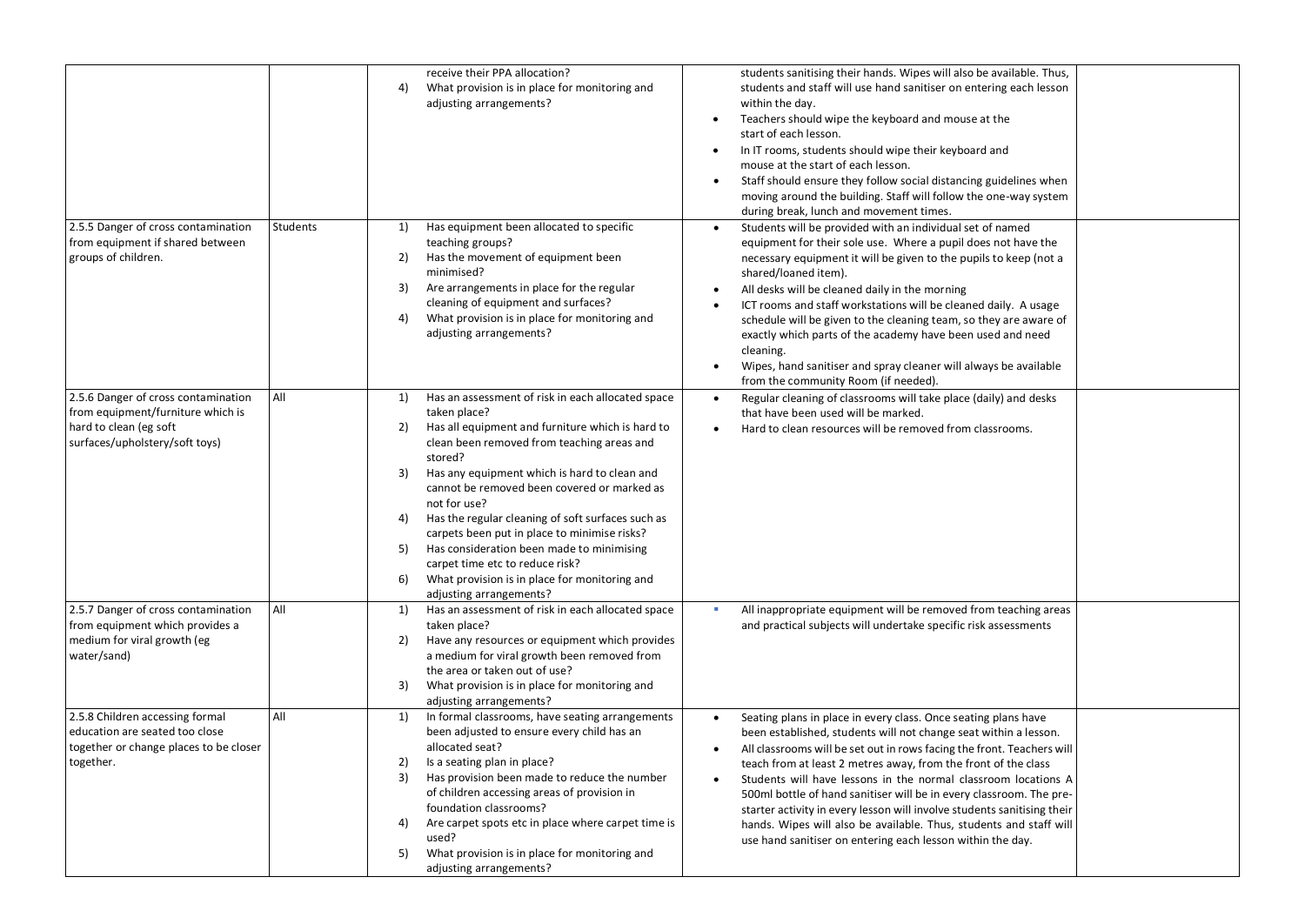| All<br>2.5.9 Children exhibit challenging<br>behaviour, inhibiting the learning<br>process for all learners in a group and<br>or impacting on social distancing.          | Has an assessment of individual risks presented<br>1)<br>by known children taken place?<br>2)<br>Have additional staff been allocated to meet the<br>need where challenging children are present?<br>Has consideration been made to additional PPE<br>3)<br>where children have a history of spitting etc?<br>4)<br>Has sufficient leadership/pastoral support been<br>allocated to meet these needs?<br>5)<br>Have withdrawal spaces been allocated where<br>children can be taken to calm down while<br>respecting social distancing?<br>6)<br>Has thought been given to how urgent need will<br>be communicated while minimising movement<br>through the school?<br>7)<br>What provision is in place for monitoring and<br>adjusting arrangements?                                                                          | Behaviour policy will be reviewed w/c 24 <sup>th</sup> August 2020<br>٠<br>Risk assessments will have already been completed around SEMH<br>$\bullet$<br>and SEND needs of vulnerable children - these will provide<br>guidance at an individual level for each child and these should be<br>referred to by the group teacher.<br>Urgent support is through an active support system. All teaching<br>$\bullet$<br>staff to have a radio. A space will be identified for students to be<br>placed if they need pastoral intervention. The behaviour policy<br>will be amended to ensure that students failing to adhere to<br>social distancing are removed from site (excluded) if necessary.                                                                                                                                                                                                                                                                                                                                                                                                                                                                                                                                                                                                                                                                                                                                                                                                                                                                                                                                                                                                                                                                                                                                                                                                                                                                                                                                                                                                                                                                                                                                                                                                                                     |
|---------------------------------------------------------------------------------------------------------------------------------------------------------------------------|--------------------------------------------------------------------------------------------------------------------------------------------------------------------------------------------------------------------------------------------------------------------------------------------------------------------------------------------------------------------------------------------------------------------------------------------------------------------------------------------------------------------------------------------------------------------------------------------------------------------------------------------------------------------------------------------------------------------------------------------------------------------------------------------------------------------------------|------------------------------------------------------------------------------------------------------------------------------------------------------------------------------------------------------------------------------------------------------------------------------------------------------------------------------------------------------------------------------------------------------------------------------------------------------------------------------------------------------------------------------------------------------------------------------------------------------------------------------------------------------------------------------------------------------------------------------------------------------------------------------------------------------------------------------------------------------------------------------------------------------------------------------------------------------------------------------------------------------------------------------------------------------------------------------------------------------------------------------------------------------------------------------------------------------------------------------------------------------------------------------------------------------------------------------------------------------------------------------------------------------------------------------------------------------------------------------------------------------------------------------------------------------------------------------------------------------------------------------------------------------------------------------------------------------------------------------------------------------------------------------------------------------------------------------------------------------------------------------------------------------------------------------------------------------------------------------------------------------------------------------------------------------------------------------------------------------------------------------------------------------------------------------------------------------------------------------------------------------------------------------------------------------------------------------------|
| All<br>2.5.10 Risk of infection spreading<br>within groups due to poor hygiene -<br>Surfaces/handles/equipment are not<br>clean or become contaminated during<br>the day. | Are clear, regular routines in place for<br>1)<br>handwashing/provision of sanitiser?<br>Are sufficient supplied of soap and sanitiser in<br>2)<br>place? Is this sustainable?<br>3)<br>What provision has been made for drying hands?<br>Is this sufficient/sustainable?<br>4)<br>What routines are in place for good cough/sneeze<br>hygiene? Is this sufficient/sustainable?<br>5)<br>Are surfaces regularly cleaned during the day -<br>what resources are provided to enable this to<br>happen?<br>6)<br>Are interior doors propped open to minimise<br>handle contact? Is a cleaning regime in place for<br>handles/door plates?<br>Are clear, high profile reminders prominently<br>7)<br>displayed for children giving key messages?<br>What provision is in place for monitoring and<br>8)<br>adjusting arrangements? | Government document 'guidance on hand cleaning' to be shared<br>$\bullet$<br>with all staff and the principles of this with pupils. Adults and<br>pupils will clean their hands on arrival at school, on entry and exit<br>of the classroom and after sneezing or coughing.<br>A 500ml bottle of hand sanitiser will be in every classroom. The<br>$\bullet$<br>pre-starter activity in every lesson will involve students sanitising<br>their hands. Wipes will also be available on every desk. Thus,<br>students and staff will use hand sanitiser on entering each lesson<br>within the day.<br>Teachers should wipe the keyboard and mouse at the<br>$\bullet$<br>start of each lesson.<br>In IT rooms, students should wipe their keyboard and<br>$\bullet$<br>mouse at the start of each lesson.<br>Lidded bins will be in every classroom to promote the 'catch it,<br>$\bullet$<br>bin it, kill it' approach'.<br>All toilets in the building will be open. Each class bubble will have<br>$\bullet$<br>an allocated toilet. Staff groups will have an allocated toilet and<br>must not use any other to avoid crossing bubbles. Reactive<br>cleaners will be in place throughout the day to clean the toilets<br>regularly.<br>All teachers will have a mobile phone.<br>$\bullet$<br>When teaching, teachers should be at least 2m from students,<br>$\bullet$<br>wherever possible and practical.<br>All classroom windows should be left open during the<br>$\bullet$<br>lesson unless it disrupts the learning. All classroom doors<br>should be kept open at all times, using the door wedges.<br>If the weather is too cold, the windows can be closed but<br>must be reopened over break and lunch.<br>Group activities and any close contact between<br>$\bullet$<br>individuals should be avoided.<br>Stationery and equipment should not be shared.<br>$\bullet$<br>Students and staff will be prohibited from sharing any belongings,<br>including stationery. There will be a stock of new stationery<br>available for students who forget. Students will take this<br>stationary home.<br>When giving out resources in lesson (e.g. textbooks, exam<br>$\bullet$<br>papers, table tennis bat), these may be shared within the bubble<br>(ideally, within the class itself). However, such resources may not |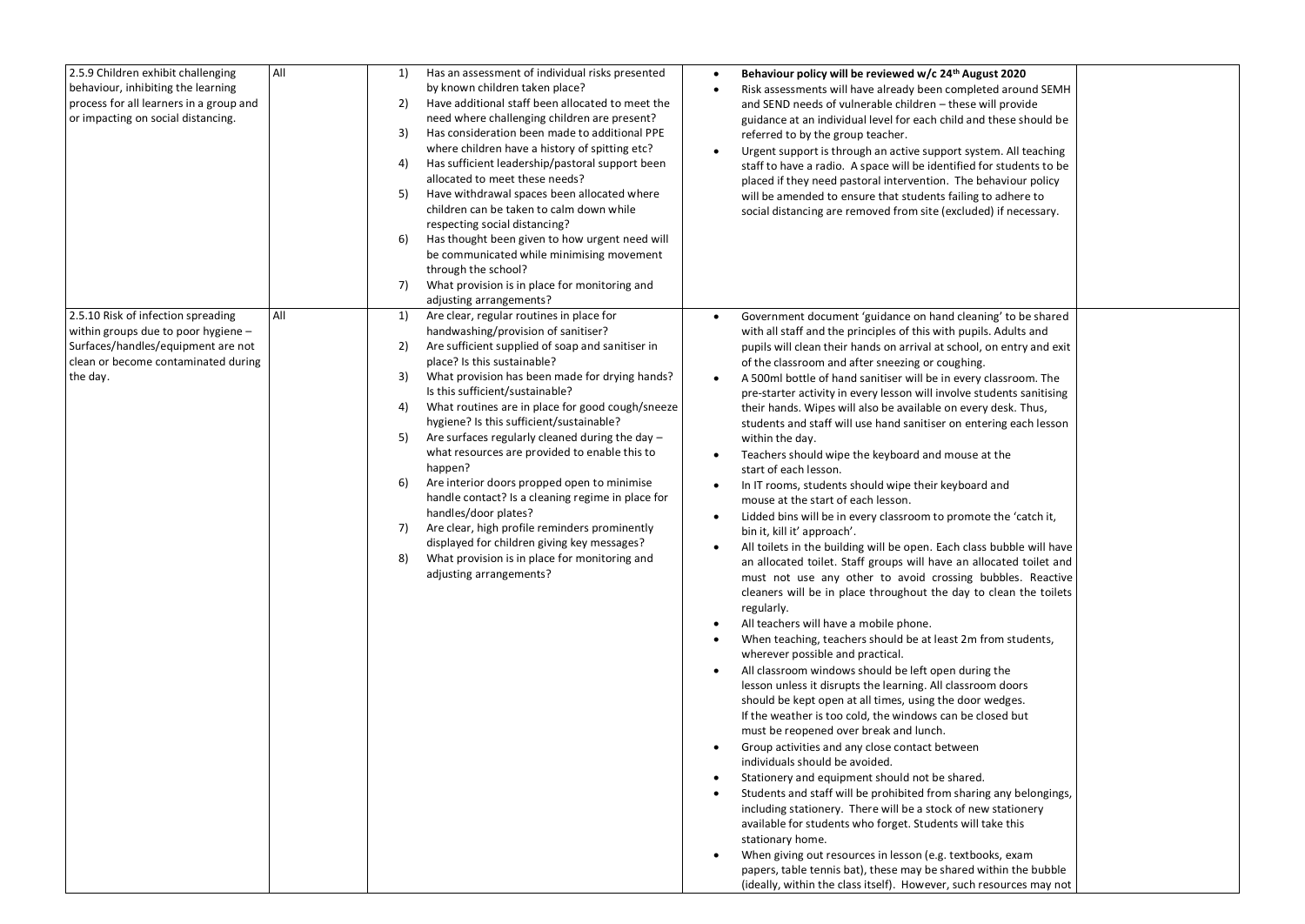| 2.6. Personal Care (Pupils)                                                                                |          |                                                                                                                                                                                                                                                                                                                                                                                                                                                                                                                                                                                                                                                                                                                        | be shared with students in other year groups until and unless<br>they are disinfected, wiped own with antibacterial wipes or they<br>are left for a period of 48 hours (72 hours for plastic). Where<br>topics in a subject require specialist equipment (e.g. table tennis<br>bat, paintbrushes, musical instrument etc) across year groups,<br>the scheme of work should be revised to allow topics to be<br>delivered in a different sequence. Alternatively, equipment must<br>be disinfected/thoroughly wiped down between use.<br>Anti-bacterial wipes and hand sanitiser will be in every classroom.<br>Students can wipe down their desk and chair at the start of every<br>lesson.<br>All classrooms will be provided with antibacterial wipes for<br>teachers to use on the keyboard, screen and mouse before and<br>after each lesson. Such wipes will also be provided to each<br>specialist room for use by students to wipe down their workspace<br>and specialist equipment (in addition to the disinfection carried<br>out by cleaners).<br>All cleaners will be trained and regularly reminded of the<br>protocols for disinfecting surfaces.<br>There will be an enhanced cleaning schedule throughout the day.<br>$\bullet$<br>The school will be cleaned every morning before school opens (a<br>specific focus on door handles, desk surfaces).<br>Associate professionals will check each day on stocks of cleaning<br>materials to check there is adequate supply (classroom checklist<br>to be completed and stocks replenished as needed).<br>All classroom door will be wedged open. |
|------------------------------------------------------------------------------------------------------------|----------|------------------------------------------------------------------------------------------------------------------------------------------------------------------------------------------------------------------------------------------------------------------------------------------------------------------------------------------------------------------------------------------------------------------------------------------------------------------------------------------------------------------------------------------------------------------------------------------------------------------------------------------------------------------------------------------------------------------------|----------------------------------------------------------------------------------------------------------------------------------------------------------------------------------------------------------------------------------------------------------------------------------------------------------------------------------------------------------------------------------------------------------------------------------------------------------------------------------------------------------------------------------------------------------------------------------------------------------------------------------------------------------------------------------------------------------------------------------------------------------------------------------------------------------------------------------------------------------------------------------------------------------------------------------------------------------------------------------------------------------------------------------------------------------------------------------------------------------------------------------------------------------------------------------------------------------------------------------------------------------------------------------------------------------------------------------------------------------------------------------------------------------------------------------------------------------------------------------------------------------------------------------------------------------------------------------------------------------------|
| 2.6.1 Pupil require intimate care                                                                          | All      | Are there children with an existing intimate care<br>1)                                                                                                                                                                                                                                                                                                                                                                                                                                                                                                                                                                                                                                                                | <b>Ensure stock of PPE is</b><br>Intimate Care Policy to be checked and revised by w/c 24 <sup>th</sup><br>$\bullet$                                                                                                                                                                                                                                                                                                                                                                                                                                                                                                                                                                                                                                                                                                                                                                                                                                                                                                                                                                                                                                                                                                                                                                                                                                                                                                                                                                                                                                                                                           |
| because of toileting issues - staff are<br>potentially exposed to additional risks.                        |          | plan attending? What adjustments have been<br>made to the plan to enable staff to be protected?<br>What protocols in terms of PPE etc will be<br>2)<br>adopted if a child needs intimate care? Will<br>additional adults be called upon? How will social<br>distancing be maintained?<br>3)<br>Are stocks of appropriate PPE available? Are they<br>sufficient and sustainable? Where will they be<br>located to ensure they are used when needed?<br>How will parents be informed of the potential use<br>4)<br>of PPE at these times?<br>How will pupils be prepared for the use of PPE<br>5)<br>when they are already vulnerable?<br>What provision is in place for monitoring and<br>6)<br>adjusting arrangements? | regularly monitored and<br>August.<br>maintained so no shortages<br>Individual student risk assessments updated.<br>occur.<br>Staff involved in intimate care will be directed to understand use<br>of PPE and suitable PPE will be available in all areas where<br>intimate care may be needed.<br>Stocks of PPE will be monitored and replenished in a timely<br>$\bullet$<br>manner.<br>Physical sensory team to discuss risk assessment with relevant<br>students and ensure both staff and student have the necessary<br>PPE in school.                                                                                                                                                                                                                                                                                                                                                                                                                                                                                                                                                                                                                                                                                                                                                                                                                                                                                                                                                                                                                                                                   |
| 2.6.2 Different groups of children<br>sharing communal toilet facilities - risk<br>of cross contamination. | Students | 1)<br>How will the number of children using communal<br>facilities be minimised? How will privacy be<br>maintained?<br>Will additional cleaning be needed? How will this<br>2)<br>be facilitated?<br>How will the risk of children meeting in<br>3)<br>communal facilities be minimised? How will this<br>be monitored?<br>What provision is in place for monitoring and<br>4)<br>adjusting arrangements?                                                                                                                                                                                                                                                                                                              | All toilets in the building will be open.<br>Year groups will have designated toilets<br>٠<br>Only one student per cubicle should enter the toilets.<br>Duty staff will support the supervision of the use of toilets<br>during break and lunchtime.<br>All cubicles will be disinfected regularly.<br>All teaching staff will have a mobile phone.<br>Reactive cleaners will clean the toilets regularly.<br>٠                                                                                                                                                                                                                                                                                                                                                                                                                                                                                                                                                                                                                                                                                                                                                                                                                                                                                                                                                                                                                                                                                                                                                                                                |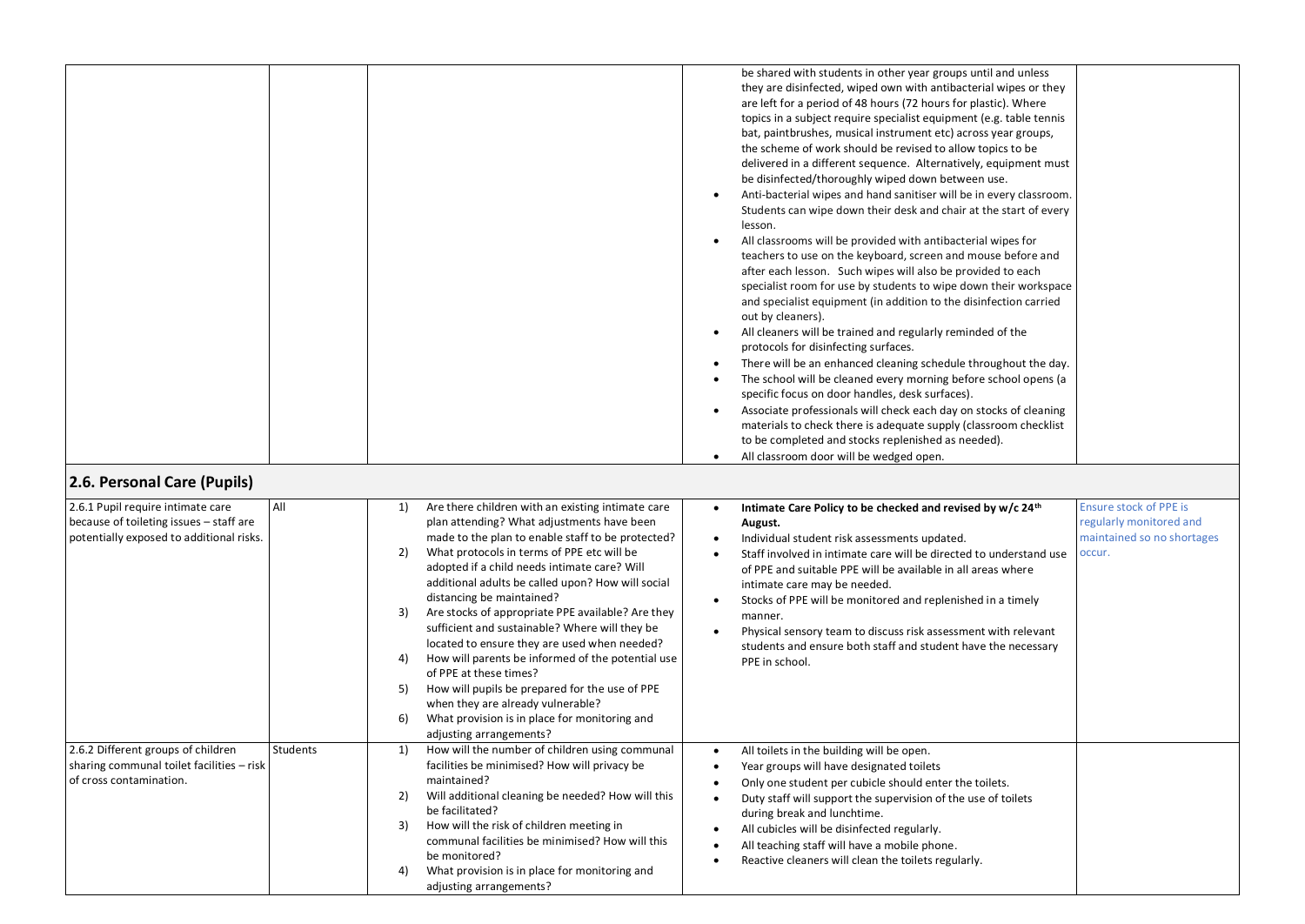| 2.7. Movement around school during day (children)                                                                                |                                        |                                                                                                                                                                                                                                                                                                                                                                                                                                                                                                                                 |                                                                                                                                                                                                                                                                                                                                                                                                                                                                                                                                                                                                                                                                                                                                                                                                                    |
|----------------------------------------------------------------------------------------------------------------------------------|----------------------------------------|---------------------------------------------------------------------------------------------------------------------------------------------------------------------------------------------------------------------------------------------------------------------------------------------------------------------------------------------------------------------------------------------------------------------------------------------------------------------------------------------------------------------------------|--------------------------------------------------------------------------------------------------------------------------------------------------------------------------------------------------------------------------------------------------------------------------------------------------------------------------------------------------------------------------------------------------------------------------------------------------------------------------------------------------------------------------------------------------------------------------------------------------------------------------------------------------------------------------------------------------------------------------------------------------------------------------------------------------------------------|
| 2.7.1 Children/staff meet on corridors<br>in large groups. Unnecessary social<br>contact takes place                             | Students<br>1)<br>2)<br>3)<br>4)<br>5) | How will the use of outdoor paths be maximised<br>as methods of transit around the site?<br>Which areas will have minimal traffic/ will staff<br>and children be asked to avoid?<br>Which areas will have one-way systems<br>instigated?<br>How will 'keep left' systems be implemented and<br>labelled in corridors/stairs - how will this be<br>enforced?<br>What provision is in place for monitoring and<br>adjusting arrangements?                                                                                         | Students will be based in year group locations before school, at<br>$\bullet$<br>break time and at lunch time. Each of these areas includes<br>designated toilets and an outside space.<br>A clear one way system will be in place and followed at all times to<br>$\bullet$<br>ensure social distancing on the corridors. This system will be taped<br>to the floor on all corridors and staircases. This system will ensure<br>there is no crossing or overtaking.<br>Transit around the site will be kept to a minimum<br>$\bullet$<br>Movement times around the building will be staggered at the start<br>of the day and at all transition points. Students will move around<br>the corridors in 'bubbles'.                                                                                                   |
| 2.7.2 Danger of cross-contamination<br>from door handles, equipment etc in<br>classroom, communal and public areas               | All<br>1)<br>2)<br>3)<br>4)<br>5)      | Will doors etc be kept open to minimise the need<br>for them to be touched?<br>What cleaning regime will be needed in order to<br>ensure that handles and door plates are not<br>sources of cross contamination?<br>What hand cleaning regime will be implemented<br>to minimise the risk of cross contamination from<br>outside the classroom – eg provision of<br>sanitiser/soap?<br>How will this be labelled/clearly communicated to<br>pupils?<br>What provision is in place for monitoring and<br>adjusting arrangements? | Students must attend school in full school uniform as expected by<br>$\bullet$<br>the latest government guidance:<br>https://www.gov.uk/government/publications/what-parents-<br>and-carers-need-to-know-about-early-years-providers-schools-<br>and-colleges-during-the-coronavirus-covid-19-outbreak/what-<br>parents-and-carers-need-to-know-about-early-years-providers-<br>schools-and-colleges-in-the-autumn-term<br>Children will be permitted to attend in PE kit on days where PE is<br>taught to avoid the need to change clothing<br>Doors will be kept open to reduce the need to touch door<br>$\bullet$<br>handles. Cleaning of spaces will take place every morning<br>Hand sanitiser will be available in every classroom and<br>pupils/staff must use this on entry/exit. Hand sanitiser stations |
| 27.3 Danger of cross contamination in<br>communal facilities - ICT suite/library<br>areas etc.                                   | All<br>1)<br>2)<br>3)                  | Which communal facilities will be taken out of<br>use/made out of bounds?<br>Which communal facilities will remain in use but<br>be subject to regular cleaning? How will this be<br>facilitated?<br>What provision is in place for monitoring and<br>adjusting arrangements?                                                                                                                                                                                                                                                   | will also be available in corridors and on entry/exit to the<br>academy.<br>This will be communicated to parents via letter and posters will<br>$\bullet$<br>be displayed throughout the academy highlighting hand washing<br>protocols.<br>There will be limited communal facilities available. Pupils will<br>$\bullet$<br>stay in their designated room and remain at the same desk.                                                                                                                                                                                                                                                                                                                                                                                                                            |
| 2.7.4 Risk of children meeting those<br>from other year groups whilst on<br>errands etc.                                         | 1)<br>2)<br>3)<br>4)<br>5)             | How will number of children not in class at any<br>time be minimised?<br>How will facilities such as SIMs messenger by<br>used instead of 'runners'<br>Under what circumstances, if any will it be<br>acceptable for a child to be out of class?<br>How will this be communicated to staff/ pupils?<br>What provision is in place for monitoring and<br>adjusting arrangements?                                                                                                                                                 | Pupils will not be allowed out of the classroom unsupervised at<br>$\bullet$<br>any time. In an emergency SLT will collect/escort the pupil while<br>adhering to social distancing.<br>All teaching staff will have a mobile phone.<br>$\bullet$<br>All staff are required to wear face masks (PPE) when they are<br>unable to maintain social distance.                                                                                                                                                                                                                                                                                                                                                                                                                                                           |
| 2.8. Movement During School Day (Adults)                                                                                         |                                        |                                                                                                                                                                                                                                                                                                                                                                                                                                                                                                                                 |                                                                                                                                                                                                                                                                                                                                                                                                                                                                                                                                                                                                                                                                                                                                                                                                                    |
| 2.8.1 Risk of not maintaining social<br>distancing from other adults during<br>start/end of school day when on<br>corridors etc. | 1)<br>2)<br>3)                         | How will those staff who are not directly working<br>together be discouraged from social contact<br>before/after the day?<br>How can staff be encouraged to leave the site in a<br>timely manner at the end of the day, reducing the<br>cross-contamination risk?<br>What provision is in place for monitoring and<br>adjusting arrangements?                                                                                                                                                                                   | Staff will be reminded of the need to social distance at all times<br>$\bullet$<br>and not to leave the site in groups.<br>When not teaching, staff can work in isolation in a classroom or<br>٠<br>office/staffroom.<br>All staff are required to wear face masks (PPE) when they are<br>$\bullet$<br>unable to maintain social distance.                                                                                                                                                                                                                                                                                                                                                                                                                                                                         |
| 2.8.2 Risk of meeting other adults in<br>key communal areas - photocopier etc                                                    | 1)                                     | What provision will be put in place to reduce the<br>number of people using/queuing for photocopier                                                                                                                                                                                                                                                                                                                                                                                                                             | Clear signage will be visible reminding staff of the need to social<br>$\bullet$<br>distance. Staff should not use communal ICT equipment without                                                                                                                                                                                                                                                                                                                                                                                                                                                                                                                                                                                                                                                                  |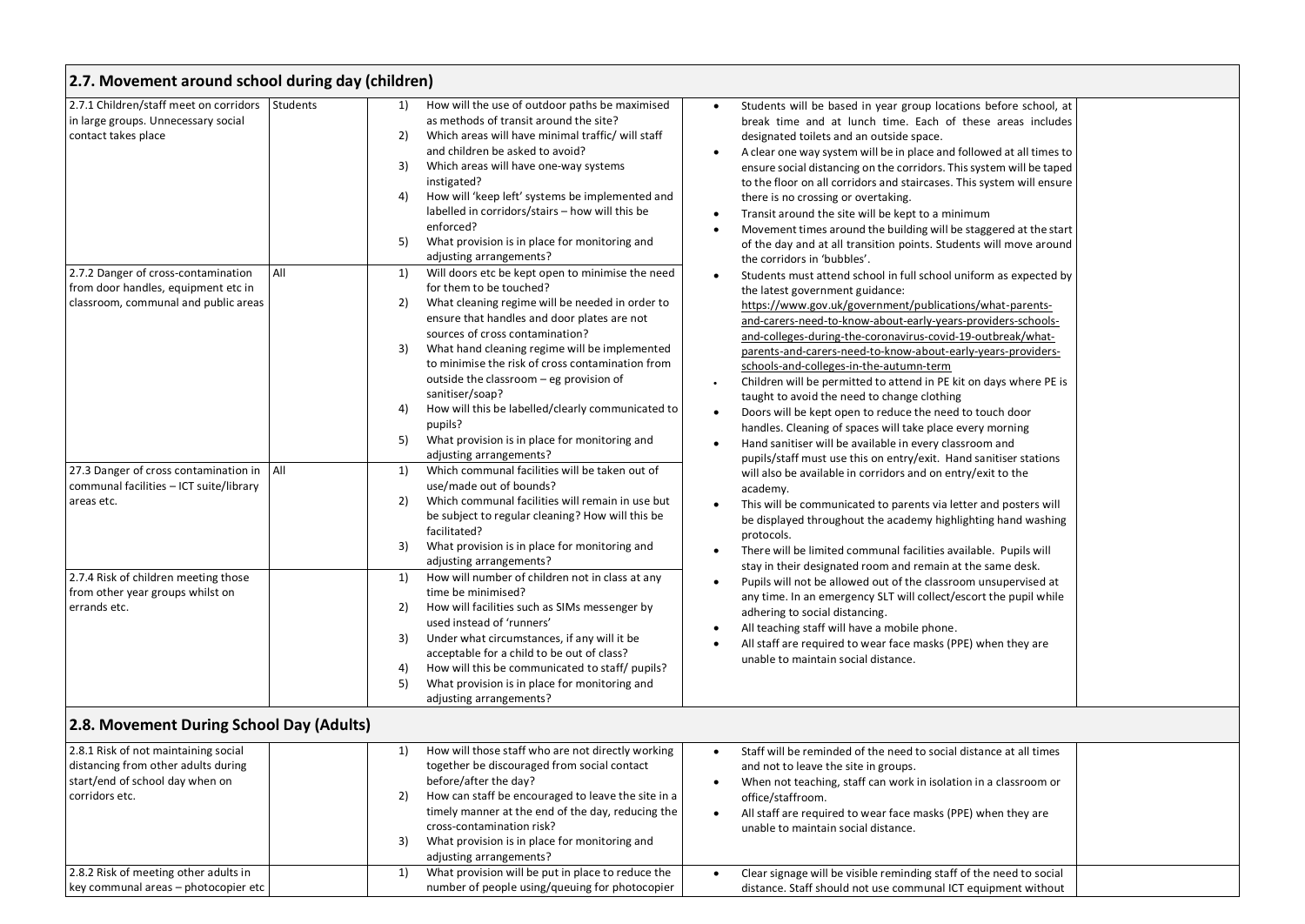|                                          | etc at any one point?                                                      | cleaning it first and any touch screen/button devices                         |
|------------------------------------------|----------------------------------------------------------------------------|-------------------------------------------------------------------------------|
|                                          | How will social distancing be enforced in these<br>2)                      | (photocopiers etc) must be wiped down after use.                              |
|                                          | areas?                                                                     |                                                                               |
|                                          | 3)<br>What cleaning regime will be needed?                                 | All staff are required to wear face masks (PPE) when they are<br>$\bullet$    |
|                                          | 4)<br>What provision is in place for monitoring and                        | unable to maintain social distance.                                           |
|                                          |                                                                            |                                                                               |
|                                          | adjusting arrangements?                                                    |                                                                               |
| 2.9. Children's Break time               |                                                                            |                                                                               |
|                                          |                                                                            |                                                                               |
| 2.9.1 Risk of children from different    | Will a system of staggered breaks be used to limit   Break and Lunch<br>1) |                                                                               |
|                                          |                                                                            |                                                                               |
| groups mixing in uncontrolled manner     | the numbers on the yard at any one time?                                   | Movement time to break and lunch will be staggered.<br>$\bullet$              |
| during break times.                      | How will the importance of prompt timing be<br>2)                          | Students will take lunch in classroom spaces at staggered times.<br>$\bullet$ |
|                                          | enforced with staff?                                                       | Packed lunches will be allowed.<br>$\bullet$                                  |
|                                          | 3)<br>How will groupings be allocated spaces? What                         | Other than their designated year group location, students<br>$\bullet$        |
|                                          | markings will be needed?                                                   | are not permitted to be in the building during break time                     |
|                                          | What provision is in place for monitoring and<br>4)                        | and lunch time. Each designated year group zone will have                     |
|                                          | adjusting arrangements?                                                    |                                                                               |
| 2.9.2 Risk of children playing close-    | What expectations will be put in place at breaks?<br>1)                    | its own outside area.                                                         |
| contact games with peers during break    | What will be allowed/prohibited? How will this be                          | During break, students will be supervised by their class<br>$\bullet$         |
|                                          |                                                                            | teacher and associate professional                                            |
| times.                                   | enforced?                                                                  | Year group break and lunch locations cleaned at the end<br>$\bullet$          |
|                                          | 2)<br>What behavioural sanctions will be applied?                          | of each lunch break                                                           |
|                                          | How?                                                                       |                                                                               |
|                                          | 3)<br>What provision is in place for monitoring and                        | <b>Duties</b>                                                                 |
|                                          | adjusting arrangements?                                                    | Play and lunch times will be supervised by class teachers<br>$\bullet$        |
| 2.9.3 Risk of supervising adults causing | Are adults allocated more than one group? Can<br>1)                        | and associate professionals                                                   |
| cross infection if they are supervising  | this be minimised or eliminated? If not, what                              | SMSAs will be assigned to each class and will remain with<br>$\bullet$        |
| more than one group.                     | controls are in place?                                                     |                                                                               |
|                                          | How will staff have a comfort break if they are<br>2)                      | the class to allow staff to relieve each other at lunch time                  |
|                                          | supervising groups?                                                        | for a lunch break.                                                            |
|                                          |                                                                            | <b>PPE</b>                                                                    |
|                                          | 3)<br>What provision is in place for monitoring and                        | $\bullet$<br>All staff are required to wear face masks (PPE) when they are    |
|                                          | adjusting arrangements?                                                    | unable to maintain social distance.                                           |
| 2.9.4 Risk of play equipment             | Will fixed play equipment be allowed to be used?<br>1)                     | SMSAs and kitchen staff must wear PPE at lunch times.<br>$\bullet$            |
| (fixed/non-fixed) being used by more     | If not, how will it be taken out of use or cleaning                        |                                                                               |
| than one group at break times.           | guaranteed?                                                                |                                                                               |
|                                          | 2)<br>Will non-fixed equipment, such as footballs, be                      |                                                                               |
|                                          | allowed? How will you ensure they are not used                             |                                                                               |
|                                          | by multiple groups and cross contaminate? If you                           |                                                                               |
|                                          | are not permitting them how will you keep                                  |                                                                               |
|                                          | children occupied?                                                         |                                                                               |
|                                          | 3)<br>How will it be enforced?                                             |                                                                               |
|                                          | 4)                                                                         |                                                                               |
|                                          | What provision is in place for monitoring and                              |                                                                               |
|                                          | adjusting arrangements?                                                    |                                                                               |
| 2.9.5 Risk of children mixing when       | How will you ensure that children exit/enter the<br>1)                     |                                                                               |
| entering and exiting the classroom at    | classroom in an orderly manner? What                                       |                                                                               |
| break times.                             | supervision expectations are placed on staff                               |                                                                               |
|                                          | around this?                                                               |                                                                               |
|                                          | 2)<br>What arrangements are in place to route children                     |                                                                               |
|                                          | into/out of the classroom? Can they directly                               |                                                                               |
|                                          | access the outside without moving on                                       |                                                                               |
|                                          |                                                                            |                                                                               |
|                                          |                                                                            |                                                                               |
|                                          | corridors/through cloakrooms?                                              |                                                                               |
|                                          | What provision is in place for monitoring and<br>3)                        |                                                                               |
|                                          | adjusting arrangements?                                                    |                                                                               |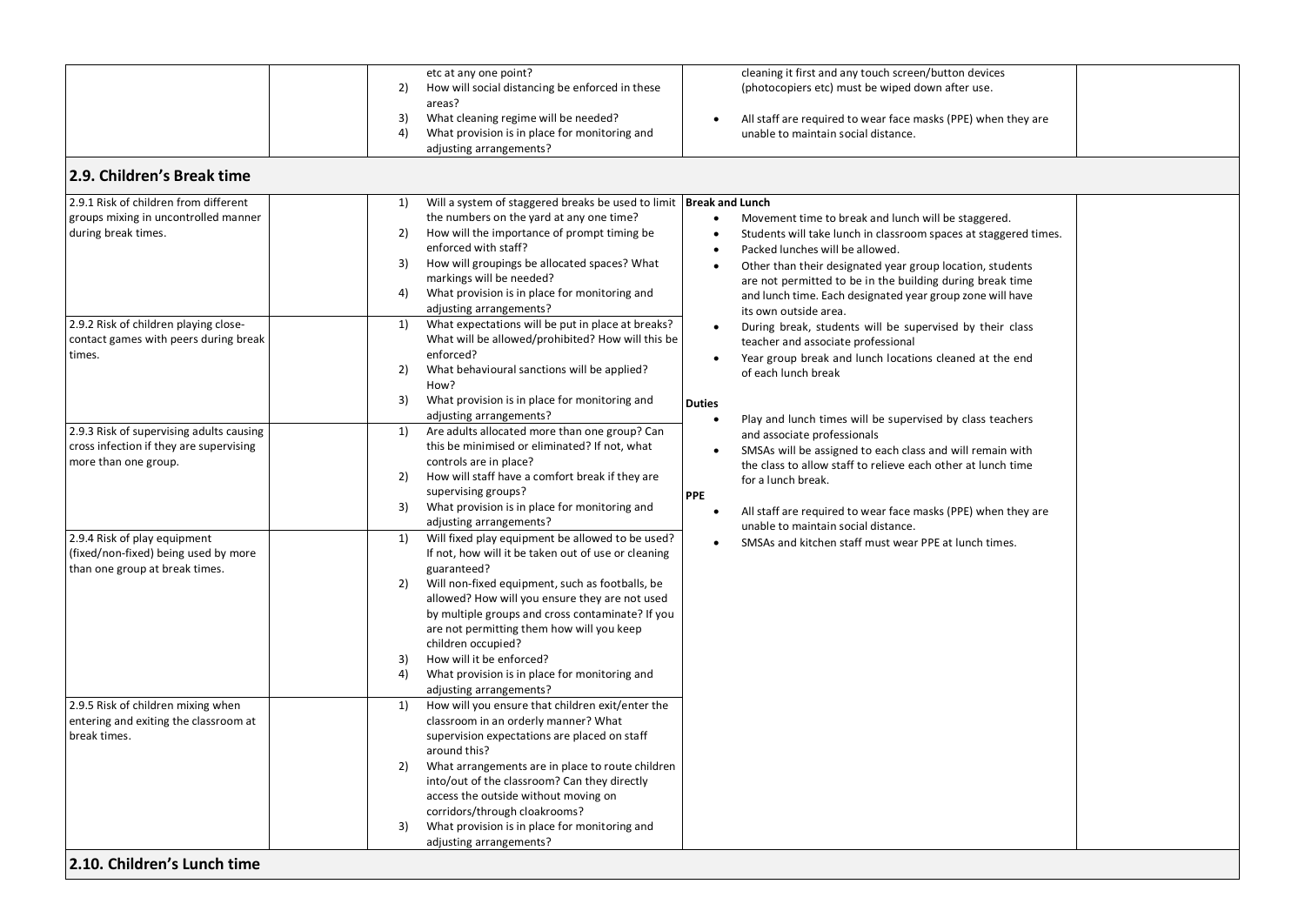| 2.10.1 Children mix in an uncontrolled<br>manner exiting classroom/entering<br>dining hall - Children mix in an<br>uncontrolled manner in dining hall.<br>2.10.2 Children queue together to be<br>served, making it difficult to maintain<br>social distancing<br>2.10.3 Risk of SMSAs supervising<br>multiple groups - danger of cross<br>contamination between groups of<br>pupils.<br>2.10.4 Danger of cross contamination<br>between dining furniture, coloured<br>choice bands, serving areas etc | 1)<br>2)<br>3)<br>4)<br>5)<br>6)<br>1)<br>2)<br>1)<br>2)<br>1)<br>2)<br>3)<br>4)<br>5) | Will children have an allocated lunch time?<br>How will you ensure these timings are prompt to<br>avoid congestion?<br>How will you ensure that children exit/enter the<br>dining room in an orderly manner? What<br>supervision expectations are placed on staff<br>around this?<br>What arrangements are in place to route children<br>into/out of the classroom? Is there a practical<br>alternative to eating in the dining room?<br>What arrangements will be made to place<br>groupings/provide alternative locations for food<br>to be eaten?<br>What provision is in place for monitoring and<br>adjusting arrangements?<br>Has consideration been made to how spacing will<br>be maintained? Does a different serving regime<br>need to be implemented? Is a full menu viable?<br>What provision is in place for monitoring and<br>adjusting arrangements?<br>Has consideration been made to allocation of<br>SMSAs? How will this be done? Are there<br>sufficient SMSAs to have one per class or is this<br>not attainable? If not, how will cross-<br>contamination be avoided?<br>What provision is in place for monitoring and<br>adjusting arrangements?<br>Will the dining hall be used?<br>What cleaning regime will be needed between<br>groups for tables/ chairs?<br>How will cleanliness of counters, trays etc be<br>maintained? What system will be used to avoid<br>coloured bands with multiple usages?<br>How will this be facilitated?<br>What provision is in place for monitoring and<br>adjusting arrangements? | <b>Break and Lunch</b><br>$\bullet$<br><b>Duties</b><br><b>PPE</b> | Movement time to break and lunch will be staggered.<br>Students will take lunch in classroom spaces at staggered times.<br>Packed lunches will be allowed.<br>Other than their designated year group location, students<br>are not permitted to be in the building during break time<br>and lunch time. Each designated year group zone will have<br>its own outside area.<br>During break, students will be supervised by their class<br>teacher and associate professional<br>Year group break and lunch locations cleaned at the end<br>of each lunch break<br>Play and lunch times will be supervised by class teachers<br>and associate professionals<br>SMSAs will be assigned to each class and will remain with<br>the class to allow staff to relieve each other at lunch time<br>for a lunch break.<br>All staff are required to wear face masks (PPE) when they are<br>unable to maintain social distance.<br>SMSAs and kitchen staff must wear PPE at lunch times. |  |
|--------------------------------------------------------------------------------------------------------------------------------------------------------------------------------------------------------------------------------------------------------------------------------------------------------------------------------------------------------------------------------------------------------------------------------------------------------------------------------------------------------|----------------------------------------------------------------------------------------|-----------------------------------------------------------------------------------------------------------------------------------------------------------------------------------------------------------------------------------------------------------------------------------------------------------------------------------------------------------------------------------------------------------------------------------------------------------------------------------------------------------------------------------------------------------------------------------------------------------------------------------------------------------------------------------------------------------------------------------------------------------------------------------------------------------------------------------------------------------------------------------------------------------------------------------------------------------------------------------------------------------------------------------------------------------------------------------------------------------------------------------------------------------------------------------------------------------------------------------------------------------------------------------------------------------------------------------------------------------------------------------------------------------------------------------------------------------------------------------------------------------------------------------------------|--------------------------------------------------------------------|--------------------------------------------------------------------------------------------------------------------------------------------------------------------------------------------------------------------------------------------------------------------------------------------------------------------------------------------------------------------------------------------------------------------------------------------------------------------------------------------------------------------------------------------------------------------------------------------------------------------------------------------------------------------------------------------------------------------------------------------------------------------------------------------------------------------------------------------------------------------------------------------------------------------------------------------------------------------------------|--|
| 2.11. Staff break times/lunchtime                                                                                                                                                                                                                                                                                                                                                                                                                                                                      |                                                                                        |                                                                                                                                                                                                                                                                                                                                                                                                                                                                                                                                                                                                                                                                                                                                                                                                                                                                                                                                                                                                                                                                                                                                                                                                                                                                                                                                                                                                                                                                                                                                               |                                                                    |                                                                                                                                                                                                                                                                                                                                                                                                                                                                                                                                                                                                                                                                                                                                                                                                                                                                                                                                                                                |  |
| 2.11.1 Risk of too many staff utilising<br>toilet facilities causing cross<br>contamination.                                                                                                                                                                                                                                                                                                                                                                                                           | 1)<br>2)<br>3)                                                                         | What capacity is there for staff to be allocated<br>different toilet facilities in different areas of<br>school?<br>What cleaning regime are staff expected to<br>adhere to after use?<br>How will cleanliness of handles and door plates<br>be guaranteed to prevent cross contamination?                                                                                                                                                                                                                                                                                                                                                                                                                                                                                                                                                                                                                                                                                                                                                                                                                                                                                                                                                                                                                                                                                                                                                                                                                                                    | $\bullet$                                                          | Staff will have access to toilets throughout the building. All<br>toilets will be clearly labelled and have available cleaning<br>products inside to clean handles etc.<br>Staff Should maintain social distancing when moving around the<br>building.                                                                                                                                                                                                                                                                                                                                                                                                                                                                                                                                                                                                                                                                                                                         |  |

4) What labelling etc will be needed? 5) What provision is in place for monitoring and

adjusting arrangements?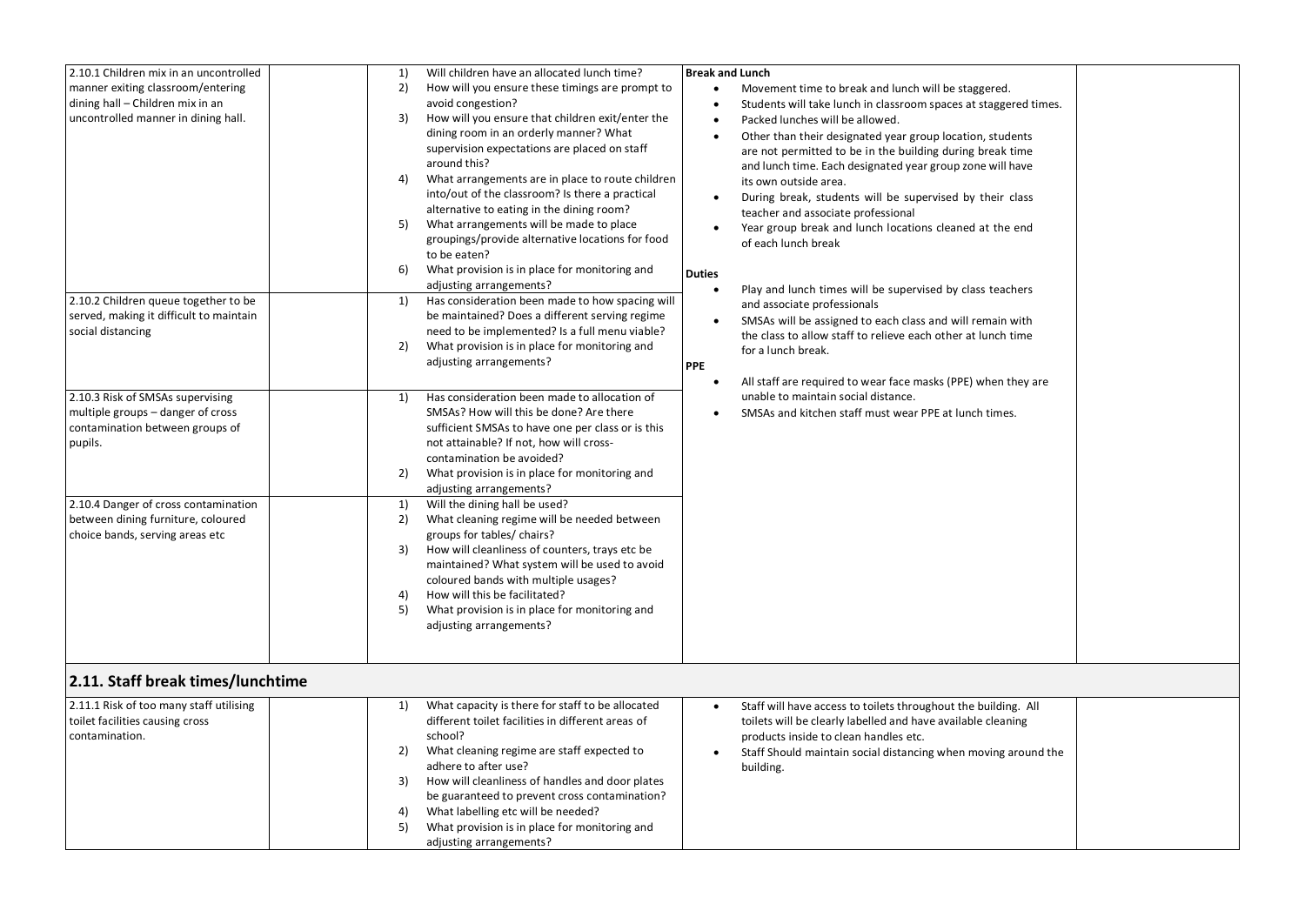| 2.11.2 Risk of insufficient social<br>distancing as staff gather in social<br>areas at lunch/ break times.                                                                                                          | 1)<br>What capacity is there for staff to be allocated<br>different rest areas and the access to these<br>staggered?<br>What cleaning will be needed between usage?<br>2)<br>3)<br>What provision is in place for monitoring and<br>adjusting arrangements?                                                                                                                                                                                                                                                                                                            | Staff will have access to several breakout areas in the school<br>$\bullet$<br>including the staffroom.<br>If more than one person is in the breakout area, adequate<br>ventilation must be ensured and 2m social distancing must be<br>adhered to.<br>Staff will also be able to work in isolation in their own room.                                                                                                                                                                                                                                                                                                                                                                                                                                                                                                                                                                                                                                                                                                                                                                                                                                                                |                                                                                                                                                                                                                                          |
|---------------------------------------------------------------------------------------------------------------------------------------------------------------------------------------------------------------------|------------------------------------------------------------------------------------------------------------------------------------------------------------------------------------------------------------------------------------------------------------------------------------------------------------------------------------------------------------------------------------------------------------------------------------------------------------------------------------------------------------------------------------------------------------------------|---------------------------------------------------------------------------------------------------------------------------------------------------------------------------------------------------------------------------------------------------------------------------------------------------------------------------------------------------------------------------------------------------------------------------------------------------------------------------------------------------------------------------------------------------------------------------------------------------------------------------------------------------------------------------------------------------------------------------------------------------------------------------------------------------------------------------------------------------------------------------------------------------------------------------------------------------------------------------------------------------------------------------------------------------------------------------------------------------------------------------------------------------------------------------------------|------------------------------------------------------------------------------------------------------------------------------------------------------------------------------------------------------------------------------------------|
| 2.12. Safeguarding / First Aid<br>2.12.1 Risk of increased safeguarding/<br>pastoral needs following self-isolation<br>- risk of pastoral worker/safeguarding<br>lead cross contaminating individuals<br>and groups | What provision has been made for pastoral/<br>1)<br>safeguarding support?<br>Have staff been briefed to be vigilant for children<br>2)<br>displaying signs and indicators of abuse?<br>Have reporting lines been reinforced?<br>3)<br>4)<br>How will pastoral support be provided while<br>maintaining social distancing - can outside spaces<br>be utilised?<br>5)<br>What consideration has been made to access by<br>social workers/Early Help etc - how will this be<br>managed?<br>6)<br>What provision is in place for monitoring and<br>adjusting arrangements? | Pupils' wellbeing will be prioritised on their return to the<br>$\bullet$<br>academy. Concerns will be flagged up with the<br>pastoral/safeguarding team if necessary.<br>Pastoral members of staff will be available daily and will have an<br>$\bullet$<br>allocated space to have socially distant discussions/meetings with<br>students if necessary.                                                                                                                                                                                                                                                                                                                                                                                                                                                                                                                                                                                                                                                                                                                                                                                                                             | Staff will be briefed around<br>the need to be vigilant to<br>concerns over student<br>wellbeing/abuse. All<br>safeguarding training is up to<br>date and reporting will follow<br>the established channels to<br>the safeguarding team. |
| 2.12.2 Risk of lack of safeguarding and<br>pastoral capacity in school due to<br>demand / staff shortages                                                                                                           | How will capacity for safeguarding/pastoral<br>1)<br>support be maintained?<br>2)<br>What capacity is available?<br>3)<br>What provision is in place for monitoring and<br>adjusting arrangements?                                                                                                                                                                                                                                                                                                                                                                     | Pastoral, Safeguarding and SEN staff will be in school every day.<br>$\bullet$<br>All staff will be back in school on 8 <sup>th</sup> March with the exception of<br>$\bullet$<br>CEV staff who will be working from home.<br>SLT to monitor staff absence and review each morning.                                                                                                                                                                                                                                                                                                                                                                                                                                                                                                                                                                                                                                                                                                                                                                                                                                                                                                   |                                                                                                                                                                                                                                          |
| 2.12.3 Lack of appropriately qualified<br>first aid staff means that children are<br>not safe                                                                                                                       | How will the availability of first aid provision be<br>1)<br>guaranteed?<br>Which staff on duty have the different levels of<br>2)<br>qualification?<br>3)<br>What can be done to mitigate risk?<br>4)<br>What provision is in place for monitoring and<br>adjusting arrangements?                                                                                                                                                                                                                                                                                     | First aid trained staff will be available on site every day.<br>$\bullet$<br>Staff administering first aid will have access to the correct PPE if<br>necessary and will have instruction on how to use it<br>appropriately.<br>SLT to monitor staff absence and review each morning.                                                                                                                                                                                                                                                                                                                                                                                                                                                                                                                                                                                                                                                                                                                                                                                                                                                                                                  |                                                                                                                                                                                                                                          |
| 2.12.4 Key staff who administer<br>medicine at increased risk due to close<br>contact with children from different<br>groupings.<br>How will medication be received from<br>parents?                                | 1)<br>Which staff have training to administer<br>medication?<br>How will parents hand-over medication/fill in<br>2)<br>required forms?<br>How will compliance to Trust policies be<br>3)<br>guaranteed? What lines of communication will be<br>in place to substantive class teachers/group<br>leaders?<br>What provision is in place for monitoring and<br>4)<br>adjusting arrangements?                                                                                                                                                                              | PPE, at a minimum fluid resistant gloves and aprons (in<br>$\bullet$<br>accordance with MLT First Aid Policy COVID 19 update June 2020)<br>has procured for all staff with responsibility for First Aid.<br>Instructions on how to safely use and dispose of the equipment is<br>included within the policy update which all relevant staff have<br>read. PPE (in accordance with the policy) will be stored in a<br>clearly labelled container with instructions on it's use.<br>Parents will communicate electronically or via phone.<br>Prearranged appointments will be able to be made to drop off<br>medication whilst adhering to social distancing guidelines.<br>Alternatively, parents can send medication in with students if<br>they communicate this to the academy beforehand. This will<br>then be collected by the admin team on arrival.<br>In accordance with Administration of Medicines Policy over the<br>counter medications are not administered by academy<br>staff. During periods of Covid 19 restrictions the academy will<br>seek with parents to minimise the number of children to whom<br>medication is administered. Medications will be administered | Ensure that suitably trained<br>staff are available every day to<br>administer medicines.                                                                                                                                                |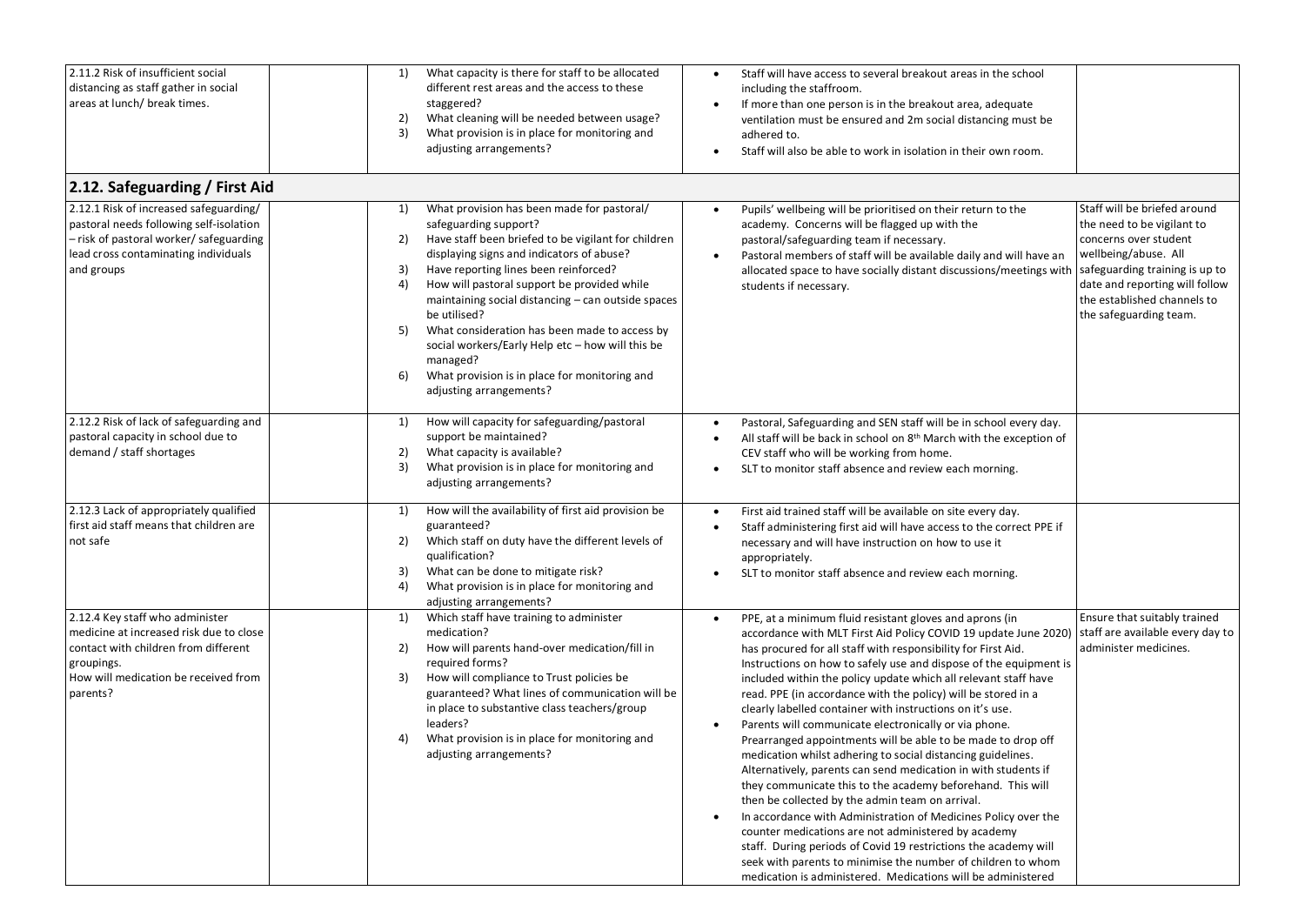|                                                                                                                                  |                                                                                                                                                                                                                                                                                                                                                                                                                                                                                                                                                                                                                                                                                                 | when absolutely necessary. Staff administering medication must<br>wear appropriate PPE (fluid resistant gloves and apron).<br>If any new medications do need to be brought into school (in<br>$\bullet$<br>accordance with the policy) this will be by pre-appointment and<br>paperwork must be completed maintaining social distancing at all<br>times.<br>Emergency inhalers (in accordance with the policy) if an academy<br>$\bullet$<br>emergency inhaler needs to be used it must be disposed of and<br>the academy will replace with a new inhaler.                                                                                                                                                                                                                                                                                                                                                                                                                                                                                                                                                                                                                                                                                                                                                                                                                                                                                                                                                                                                                                                                                                                                               |
|----------------------------------------------------------------------------------------------------------------------------------|-------------------------------------------------------------------------------------------------------------------------------------------------------------------------------------------------------------------------------------------------------------------------------------------------------------------------------------------------------------------------------------------------------------------------------------------------------------------------------------------------------------------------------------------------------------------------------------------------------------------------------------------------------------------------------------------------|----------------------------------------------------------------------------------------------------------------------------------------------------------------------------------------------------------------------------------------------------------------------------------------------------------------------------------------------------------------------------------------------------------------------------------------------------------------------------------------------------------------------------------------------------------------------------------------------------------------------------------------------------------------------------------------------------------------------------------------------------------------------------------------------------------------------------------------------------------------------------------------------------------------------------------------------------------------------------------------------------------------------------------------------------------------------------------------------------------------------------------------------------------------------------------------------------------------------------------------------------------------------------------------------------------------------------------------------------------------------------------------------------------------------------------------------------------------------------------------------------------------------------------------------------------------------------------------------------------------------------------------------------------------------------------------------------------|
| 2.12.5 Pupil requires first aid for non-<br>covid illness - staff exposed to<br>additional risks due to proximity/body<br>fluids | Have first aid areas been allocated which are well<br>1)<br>ventilated and maximise staff safety?<br>Have stocks of relevant PPE<br>2)<br>(Masks/gloves/aprons for sickness) been placed<br>in these areas to enable ease of access?<br>3)<br>Has provision of equipment for safely dealing<br>with body fluids been checked and are they<br>sufficient/sustainable?<br>Has an emergency cleaning protocol been put in<br>4)<br>place, so body fluids are not left in areas with<br>other children/staff present?<br>5)<br>What provision is in place for monitoring and<br>adjusting arrangements?                                                                                             | First aid areas are well ventilated and where possible be<br>administered outside. Stocks of PPE have been ordered and will<br>be placed in all group areas.<br>Staff will have instruction on the safe use of PPE and are<br>$\bullet$<br>encouraged to use the equipment if providing intimate first aid.<br>Provision of equipment is checked and monitored daily. Lidded<br>bins should be used for any used first aid equipment and cleaning<br>protocols both before and after administration should be<br>followed as outlined elsewhere in the risk assessment. Cleaning<br>products will be provided in all areas where children are<br>admitted and these will be kept in stock at all times. Staff will be<br>encouraged to use these regularly.                                                                                                                                                                                                                                                                                                                                                                                                                                                                                                                                                                                                                                                                                                                                                                                                                                                                                                                                              |
| 2.13. Suspected / Confirmed Cases (Children)                                                                                     |                                                                                                                                                                                                                                                                                                                                                                                                                                                                                                                                                                                                                                                                                                 |                                                                                                                                                                                                                                                                                                                                                                                                                                                                                                                                                                                                                                                                                                                                                                                                                                                                                                                                                                                                                                                                                                                                                                                                                                                                                                                                                                                                                                                                                                                                                                                                                                                                                                          |
| 2.13.1 Risk of contamination spreading<br>as symptomatic child continues to mix<br>with staff / children                         | Has a clear message been communicated to all<br>1)<br>stakeholders that any child with a raised<br>temperature or cough will be sent home?<br>Have good hygiene systems been put in place to<br>2)<br>ensure basic sneeze/cough/hand hygiene is<br>consistently adopted?<br>Are supplies of soap/sanitiser and drying towels<br>3)<br>in place? Are they sustainable?<br>Has a well-ventilated area been allocated to<br>4)<br>'hold' children with symptoms in isolation until<br>they can be collected?<br>What arrangements are in place for supervision<br>5)<br>while a child is in the isolation space?<br>What provision is in place for monitoring and<br>6)<br>adjusting arrangements? | Brief SLT and on-site teaching<br>See already revised MLT First Aid Policy, specifically: covid-19 -<br>$\bullet$<br>staff each day.<br>managing suspected covid-19 cases.<br>As normal school practice, if a child appears unwell, including<br>$\bullet$<br>with a raised temperature or a cough, they will be sent home and<br>advised to follow the guidance outlined in COVID 19 - guidance<br>for households with possible coronavirus infection document and<br>self-isolate for 14 days.<br>This message will be communicated to all staff, parents and<br>governors. We will continue to liaise with parents on their child's<br>condition and eventual return to school.<br>Any child showing symptoms will be moved to the reception area<br>$\bullet$<br>behind the screens.<br>A window will be opened for ventilation. If it is not possible to<br>$\bullet$<br>isolate them, they will be moved to an area which is at least 2<br>metres away from other people. If they need to go to the toilet<br>while waiting to be collected, they should use a separate toilet if<br>possible. The toilet should be cleaned and disinfected using<br>standard cleaning products before being used by anyone else.<br>Anyone displaying symptoms will be sent home immediately and<br>asked to book a test. They will be asked to inform the school of<br>the result.<br>This message will be communicated to all staff, parents and<br>$\bullet$<br>governors. We will continue to liaise with the member of staff on<br>their condition and eventual return to school.<br>The school will share advice on, and promote engagement with,<br>'test and trace' with all staff, students and parents. |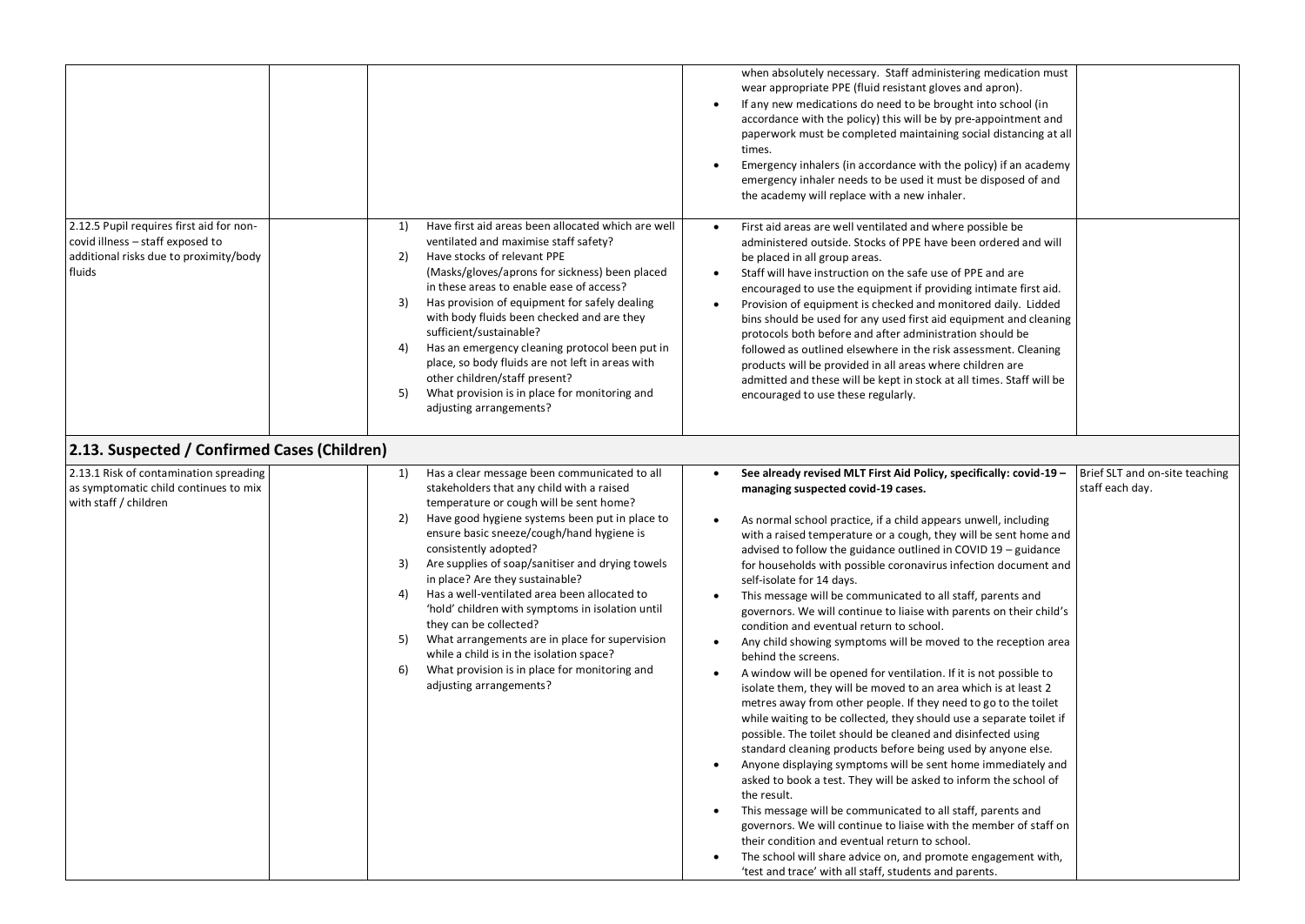|                                                                                                                           |                                                                                                                                                                                                                                                                                                                                                                                                                                                                                                                         | The school will contact the local health protection team to inform<br>٠<br>them if anyone at school tests positive. This team will also<br>contact schools directly if they become aware that someone who<br>has tested positive for coronavirus (COVID-19) attended the<br>school - as identified by NHS Test and Trace.<br>The health protection team will carry out a rapid risk<br>assessment and confirm next steps.<br>Following advice from Public Health England, the school will send<br>$\bullet$<br>home those people who have been in close contact (direct<br>contacts, proximity contacts or travelling in a small vehicle) with<br>the person who has tested positive, advising them to self-isolate<br>for 10 days since they were last in close contact with that person<br>when they were infectious.<br>If any of these individuals develop symptoms, they will be eligible<br>for testing.<br>If positive, they should isolate for 7 days from the onset of their<br>$\bullet$<br>symptoms.<br>If negative, they should complete full isolation period (as<br>٠<br>determined by current test and trace guidance)<br>The school will keep a record of staff and pupils in each bubble,<br>$\bullet$<br>plus anyone who has had close contact.<br>Public Health England will provide a suite of letters to use in<br>$\bullet$<br>various circumstances. The school will make use of these to<br>ensure effective advice is disseminated to students, staff and<br>parents when relevant.<br>A template letter will be used by the school, on the advice of the<br>health protection team, to send to parents and staff if needed.<br>The school will not share the names or details of people with<br>coronavirus (COVID-19) unless essential to protect others.<br>The local public health protection team will liaise with the<br>school if more extensive closure is required due to a suspected<br>outbreak.<br>The school will keep the Trust and LA updated.<br>The Trust will provide spreadsheets to schools to maintain a<br>record of all staff and pupils who are self-isolating and who have<br>tested positive. These spreadsheets must be kept up to date. |  |
|---------------------------------------------------------------------------------------------------------------------------|-------------------------------------------------------------------------------------------------------------------------------------------------------------------------------------------------------------------------------------------------------------------------------------------------------------------------------------------------------------------------------------------------------------------------------------------------------------------------------------------------------------------------|----------------------------------------------------------------------------------------------------------------------------------------------------------------------------------------------------------------------------------------------------------------------------------------------------------------------------------------------------------------------------------------------------------------------------------------------------------------------------------------------------------------------------------------------------------------------------------------------------------------------------------------------------------------------------------------------------------------------------------------------------------------------------------------------------------------------------------------------------------------------------------------------------------------------------------------------------------------------------------------------------------------------------------------------------------------------------------------------------------------------------------------------------------------------------------------------------------------------------------------------------------------------------------------------------------------------------------------------------------------------------------------------------------------------------------------------------------------------------------------------------------------------------------------------------------------------------------------------------------------------------------------------------------------------------------------------------------------------------------------------------------------------------------------------------------------------------------------------------------------------------------------------------------------------------------------------------------------------------------------------------------------------------------------------------------------------------------------------------------------------------------------------------------------------------------------------|--|
| 2.13.2 Risk of cross contamination<br>with other children/adults from<br>surfaces, handles etc within classroom<br>space. | Have sufficient cleaning materials been put in<br>1)<br>place within classrooms to enable regular<br>cleaning of surfaces, handles etc during the day?<br>2)<br>Have good hygiene systems been put in place to<br>ensure basic sneeze/cough/hand hygiene is<br>consistently adopted?<br>Has an emergency cleaning protocol been put in<br>3)<br>place to ensure all areas where a suspected case<br>have been are thoroughly cleaned?<br>What provision is in place for monitoring and<br>4)<br>adjusting arrangements? | Cleaning materials will be available in all classrooms. Lidded bins,<br>$\bullet$<br>PPE, hand sanitiser will all be provided. Hand sanitiser stations on<br>corridors will also be clearly labelled and encouraged to be used.<br>Emergency cleaning measures will be in place to ensure any<br>isolation areas, use of toilets by a suspected case is thoroughly<br>disinfected and cleaned.<br>The school will share advice on, and promote engagement with,<br>'test and trace' with all staff, students and parents.<br>The school will contact the local health protection team to inform<br>them if anyone at school tests positive. This team will also<br>contact schools directly if they become aware that someone who<br>has tested positive for coronavirus (COVID-19) attended the<br>school - as identified by NHS Test and Trace.<br>The health protection team will carry out a rapid risk<br>٠<br>assessment and confirm next steps.<br>Following advice from Public Health England, the school will send<br>home those people who have been in close contact (direct                                                                                                                                                                                                                                                                                                                                                                                                                                                                                                                                                                                                                                                                                                                                                                                                                                                                                                                                                                                                                                                                                                      |  |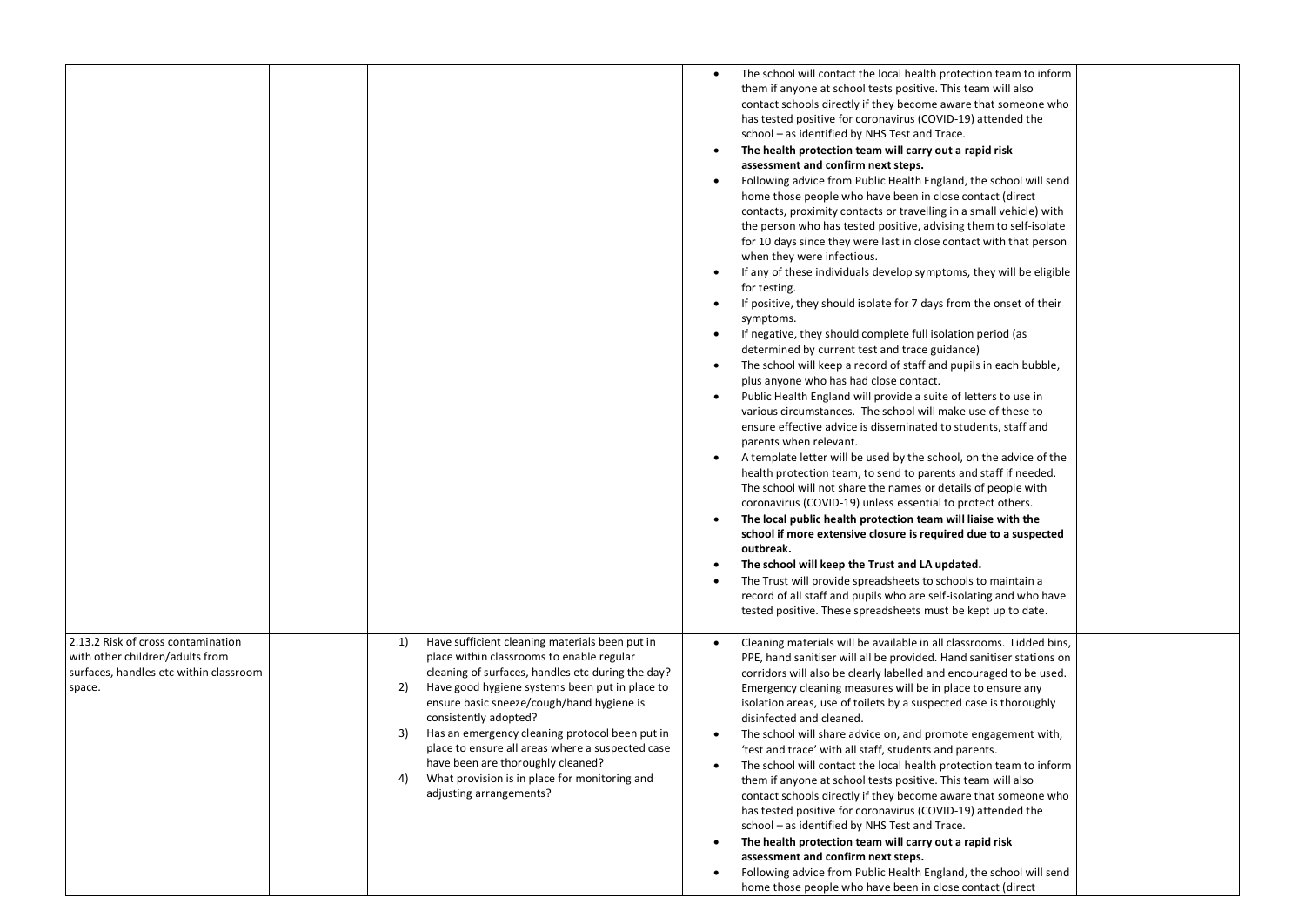| 2.13.3 Risk of spread within groupings<br>1)<br>if case is confirmed / symptomatically<br>probable<br>infection?<br>2)<br>needed?<br>3)<br>adjusting arrangements? | contacts, proximity contacts or travelling in a small vehicle) with<br>the person who has tested positive, advising them to self-isolate<br>for 10 days since they were last in close contact with that person<br>when they were infectious.<br>If any of these individuals develop symptoms, they will be eligible<br>$\bullet$<br>for testing.<br>If positive, they should isolate for 7 days from the onset of their<br>$\bullet$<br>symptoms.<br>If negative, they should complete full 10-day isolation period.<br>$\bullet$<br>The school will keep a record of staff and pupils in each bubble,<br>$\bullet$<br>plus anyone who has had close contact.<br>Public Health England will provide a suite of letters to use in<br>$\bullet$<br>various circumstances. The school will make use of these to<br>ensure effective advice is disseminated to students, staff and<br>parents when relevant.<br>A template letter will be used by the school, on the advice of the<br>$\bullet$<br>health protection team, to send to parents and staff if needed.<br>The school will not share the names or details of people with<br>coronavirus (COVID-19) unless essential to protect others.<br>The local public health protection team will liaise with the<br>$\bullet$<br>school if more extensive closure is required due to a suspected<br>outbreak.<br>The school will keep the Trust and LA updated.<br>$\bullet$<br>The Trust will provide spreadsheets to schools to maintain a<br>$\bullet$<br>record of all staff and pupils who are self-isolating and who have<br>tested positive. These spreadsheets must be kept up to date.<br>Is protocol in place to communicate with Trust<br>The Trust will be contacted if a suspected case or a positive test is<br>regarding informing parents if a case is<br>confirmed within the academy - this applies to children and<br>confirmed/symptomatically consistent with<br>adults alike. The name of child and known siblings will be passed<br>centrally and this information then passed to appropriate family<br>Is a deep cleaning regime in place, if and when<br>members and other parties quickly so risk is minimised. Other<br>children's families within the group will be notified of any child<br>What provision is in place for monitoring and<br>who has been sent home with suspected symptoms or has had a<br>positive or negative test confirmed.<br>Where there are any cases of a suspected COVID 19 infection any<br>$\bullet$<br>staff member in proximity to the suspected infected person must<br>use face masks and eye protection (visors). |
|--------------------------------------------------------------------------------------------------------------------------------------------------------------------|------------------------------------------------------------------------------------------------------------------------------------------------------------------------------------------------------------------------------------------------------------------------------------------------------------------------------------------------------------------------------------------------------------------------------------------------------------------------------------------------------------------------------------------------------------------------------------------------------------------------------------------------------------------------------------------------------------------------------------------------------------------------------------------------------------------------------------------------------------------------------------------------------------------------------------------------------------------------------------------------------------------------------------------------------------------------------------------------------------------------------------------------------------------------------------------------------------------------------------------------------------------------------------------------------------------------------------------------------------------------------------------------------------------------------------------------------------------------------------------------------------------------------------------------------------------------------------------------------------------------------------------------------------------------------------------------------------------------------------------------------------------------------------------------------------------------------------------------------------------------------------------------------------------------------------------------------------------------------------------------------------------------------------------------------------------------------------------------------------------------------------------------------------------------------------------------------------------------------------------------------------------------------------------------------------------------------------------------------------------------------------------------------------------------------------------------------------------------------------------------------------------------------------------------------------------------------------------------------------------------------|
| 2.14. Policies                                                                                                                                                     |                                                                                                                                                                                                                                                                                                                                                                                                                                                                                                                                                                                                                                                                                                                                                                                                                                                                                                                                                                                                                                                                                                                                                                                                                                                                                                                                                                                                                                                                                                                                                                                                                                                                                                                                                                                                                                                                                                                                                                                                                                                                                                                                                                                                                                                                                                                                                                                                                                                                                                                                                                                                                              |
| 2.14.1 Current policies have not been<br>updated to take account of COVID-19                                                                                       | Existing policies and procedures have been updated/adapted to<br>take account of COVID-19 impact.<br>Fire procedures have been reviewed and revised where required,<br>e.g. due to:<br>pupils operating in discrete year group<br>bubbles<br>possible absence of Fire Marshalls<br>social distancing rules during evacuation<br>and at muster points<br>Staff and pupils have been briefed on any new evacuation<br>$\bullet$<br>procedures.<br>Incident controller and Fire Marshalls have been trained/ briefed<br>appropriately.                                                                                                                                                                                                                                                                                                                                                                                                                                                                                                                                                                                                                                                                                                                                                                                                                                                                                                                                                                                                                                                                                                                                                                                                                                                                                                                                                                                                                                                                                                                                                                                                                                                                                                                                                                                                                                                                                                                                                                                                                                                                                          |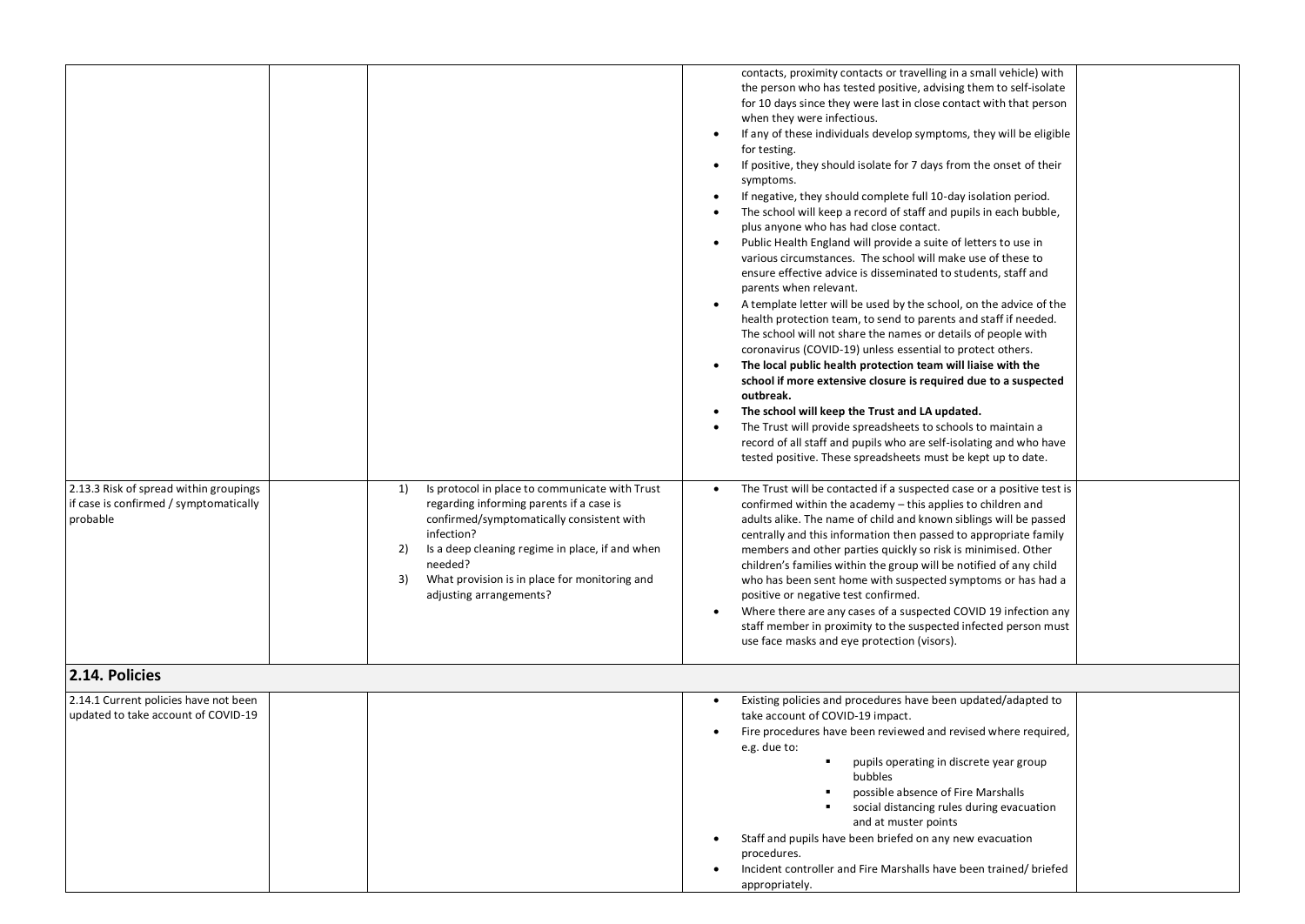|                                                                                                          |                                                                                                                                                                                                                                                                                                                                                                                                                                                                                               | The following policies will be reviewed signed off by Friday 28th August:<br><b>First Aid</b><br>$\bullet$<br><b>Administration of Medicines</b><br><b>Pupils with Medical Conditions</b><br>Toileting and Intimate Care<br>$\bullet$<br>Attendance<br>$\bullet$<br>Safeguarding<br>Exclusions<br>Behaviour<br>$\bullet$<br><b>Emergency Evacuation</b><br>$\bullet$<br>Remote Learning Guidance<br><b>Health and Safety</b><br>$\bullet$<br>Home/Academy Agreement<br>Sickness absence policy<br>Uniform<br>$\bullet$                                                                                                                                                                                                                                                                                                                                                                                                                                                                                                                                                                                                                                                                                                                                                                                                                                                                                                                                                                                                                                                                                                                                                                                                                                                                                                                                                                                                                                                                                                   |
|----------------------------------------------------------------------------------------------------------|-----------------------------------------------------------------------------------------------------------------------------------------------------------------------------------------------------------------------------------------------------------------------------------------------------------------------------------------------------------------------------------------------------------------------------------------------------------------------------------------------|--------------------------------------------------------------------------------------------------------------------------------------------------------------------------------------------------------------------------------------------------------------------------------------------------------------------------------------------------------------------------------------------------------------------------------------------------------------------------------------------------------------------------------------------------------------------------------------------------------------------------------------------------------------------------------------------------------------------------------------------------------------------------------------------------------------------------------------------------------------------------------------------------------------------------------------------------------------------------------------------------------------------------------------------------------------------------------------------------------------------------------------------------------------------------------------------------------------------------------------------------------------------------------------------------------------------------------------------------------------------------------------------------------------------------------------------------------------------------------------------------------------------------------------------------------------------------------------------------------------------------------------------------------------------------------------------------------------------------------------------------------------------------------------------------------------------------------------------------------------------------------------------------------------------------------------------------------------------------------------------------------------------------|
| 2.15. Suspected / Confirmed Cases (Adults)                                                               |                                                                                                                                                                                                                                                                                                                                                                                                                                                                                               |                                                                                                                                                                                                                                                                                                                                                                                                                                                                                                                                                                                                                                                                                                                                                                                                                                                                                                                                                                                                                                                                                                                                                                                                                                                                                                                                                                                                                                                                                                                                                                                                                                                                                                                                                                                                                                                                                                                                                                                                                          |
| 2.15.1 Risk of contamination spreading<br>as symptomatic adult continues to mix<br>with staff / children | Has protocol of any staff member who displays<br>1)<br>symptoms being sent home/not coming to work<br>and seeking a test been implemented?<br>2)<br>Has this been communicated to staff?<br>3)<br>Have leaders been instructed to send any adult<br>suspected of being symptomatic out of school?<br>Has a space been allocated so any unwell adult,<br>4)<br>who is unable to drive can wait in isolation?<br>What provision is in place for monitoring and<br>5)<br>adjusting arrangements? | Anyone displaying symptoms will be sent home immediately and<br>$\bullet$<br>asked to book a test. They will be asked to inform the school of<br>the result.<br>Any member of staff showing symptoms who cannot leave the<br>$\bullet$<br>premises straight away, will be moved, if possible, to a room<br>where they can be isolated behind a closed door. A window will<br>be opened for ventilation. If it is not possible to isolate them,<br>they will be moved to an area which is at least 2 metres away<br>from other people. If they need to go to the toilet while waiting<br>to be collected, they should use a separate toilet if possible. The<br>toilet should be cleaned and disinfected using standard cleaning<br>products before being used by anyone else.<br>This message will be communicated to all staff, parents and<br>governors. We will continue to liaise with the member of staff on<br>their condition and eventual return to school.<br>The school will share advice on, and promote engagement with,<br>$\bullet$<br>'test and trace' with all staff, students and parents.<br>The school will contact the local health protection team to inform<br>$\bullet$<br>them if anyone at school tests positive. This team will also<br>contact schools directly if they become aware that someone who<br>has tested positive for coronavirus (COVID-19) attended the<br>school - as identified by NHS Test and Trace.<br>The health protection team will carry out a rapid risk<br>assessment and confirm next steps.<br>Following advice from Public Health England, the school will send<br>home those people who have been in close contact (direct<br>contacts, proximity contacts or travelling in a small vehicle) with<br>the person who has tested positive, advising them to self-isolate<br>for 10 days since they were last in close contact with that person<br>when they were infectious.<br>If any of these individuals develop symptoms, they will be eligible<br>for testing. |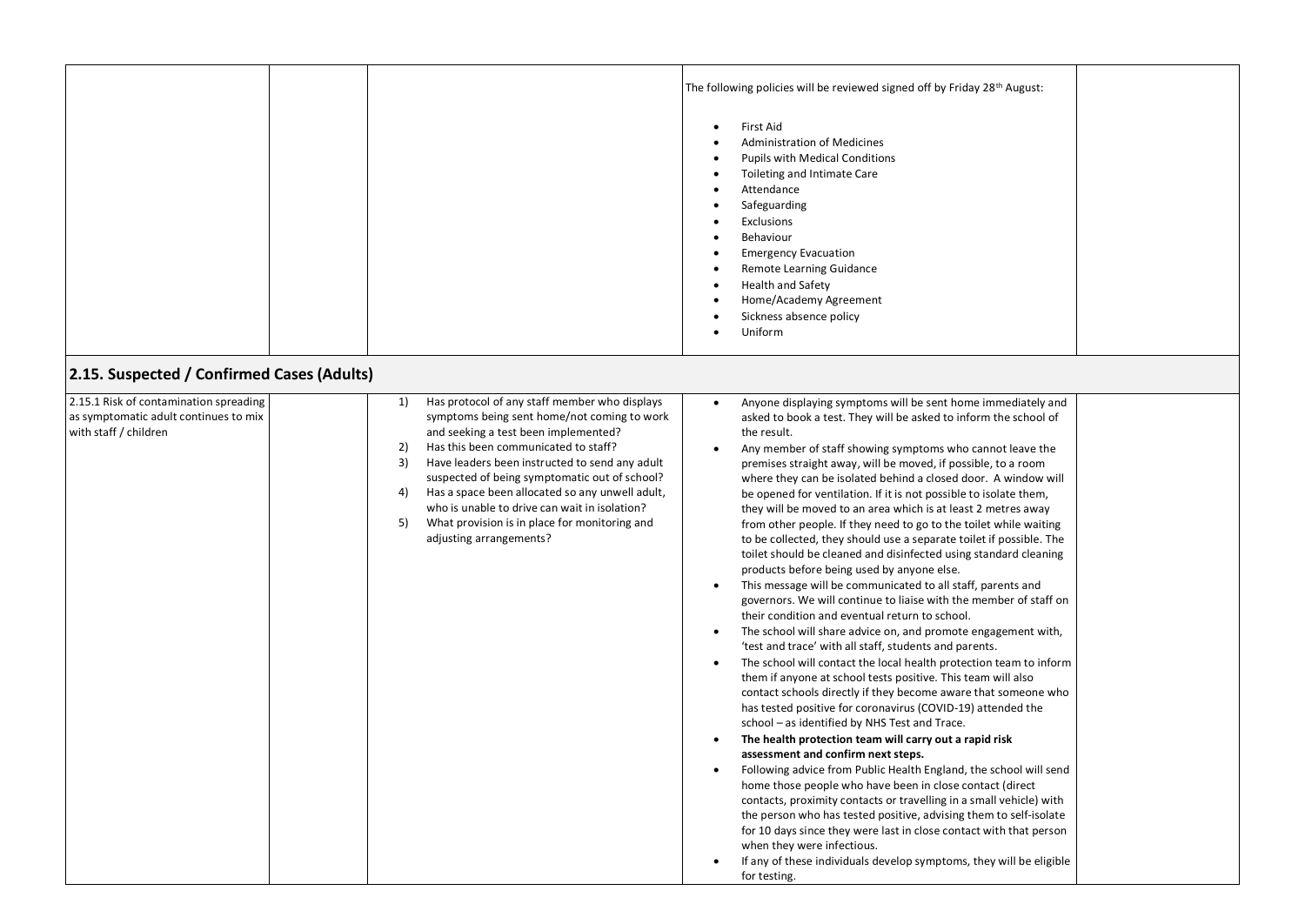|                                                                                    |                                                                                                                                                                                                                                                                                                                                                                                                   | If positive, they should isolate for 7 days from the onset of their<br>$\bullet$<br>symptoms.<br>If negative, they should complete full 10-day isolation period.<br>$\bullet$<br>The school will keep a record of staff and pupils in each bubble,<br>$\bullet$<br>plus anyone who has had close contact.<br>Public Health England will provide a suite of letters to use in<br>$\bullet$<br>various circumstances. The school will make use of these to<br>ensure effective advice is disseminated to students, staff and<br>parents when relevant.<br>A template letter will be used by the school, on the advice of the<br>$\bullet$<br>health protection team, to send to parents and staff if needed.<br>The school will not share the names or details of people with<br>coronavirus (COVID-19) unless essential to protect others.<br>The local public health protection team will liaise with the<br>$\bullet$<br>school if more extensive closure is required due to a suspected<br>outbreak.<br>The school will keep the Trust and LA updated.<br>$\bullet$<br>The Trust will provide spreadsheets to schools to maintain a<br>record of all staff and pupils who are self-isolating and who have<br>tested positive. These spreadsheets must be kept up to date.                                                                                                                                                                    |  |
|------------------------------------------------------------------------------------|---------------------------------------------------------------------------------------------------------------------------------------------------------------------------------------------------------------------------------------------------------------------------------------------------------------------------------------------------------------------------------------------------|------------------------------------------------------------------------------------------------------------------------------------------------------------------------------------------------------------------------------------------------------------------------------------------------------------------------------------------------------------------------------------------------------------------------------------------------------------------------------------------------------------------------------------------------------------------------------------------------------------------------------------------------------------------------------------------------------------------------------------------------------------------------------------------------------------------------------------------------------------------------------------------------------------------------------------------------------------------------------------------------------------------------------------------------------------------------------------------------------------------------------------------------------------------------------------------------------------------------------------------------------------------------------------------------------------------------------------------------------------------------------------------------------------------------------------------------|--|
| 2.16. Health and Wellbeing<br>2.16.1 Risk to staff mental health and<br>well-being | What is in place to reassure staff they are<br>1.<br>working in as safe an environment as possible?<br>2.<br>Have staff been asked what they need to feel<br>safe?<br>What is in place to ensure that staff have<br>3.<br>opportunities for self-referral to mental health<br>support?<br>What is in place to provide opportunities for<br>4.<br>confidential conversations/counselling sessions? | Communication with staff is prioritised to ensure clarity of<br>procedures and reassurance around safety measures being put in<br>place.<br>Clear signage, obvious and plentiful hand sanitiser and cleaning<br>$\bullet$<br>products, social distancing measures and clearly outlined<br>procedures for movement around school as outlined in this risk<br>assessment will aid reassurance of returning to work.<br>Staff suffering with mental health issues are advised to contact<br>$\bullet$<br>their GP initially, but there are counselling services available,<br>including bereavement counselling through the MAST service.<br>Staff should contact a senior leader in school if they require this<br>service<br>Wellbeing/mental health issues are discussed with pupils during<br>$\bullet$<br>PSHE/assemblies and at other appropriate opportunities.<br>Age-appropriate websites/resources are provided for pupils. Staff<br>direct pupils to these resources and are open to discussing them.<br>Staff are directed to useful websites and resources that they<br>might find helpful themselves.<br>Line managers stay in touch regularly with staff and check that<br>$\bullet$<br>they are well.<br>Staff briefings and training focus on wellbeing, recognising the<br>$\bullet$<br>importance of their own wellbeing and that of their pupils.<br>Appropriate work plans are agreed with staff and support is<br>$\bullet$ |  |